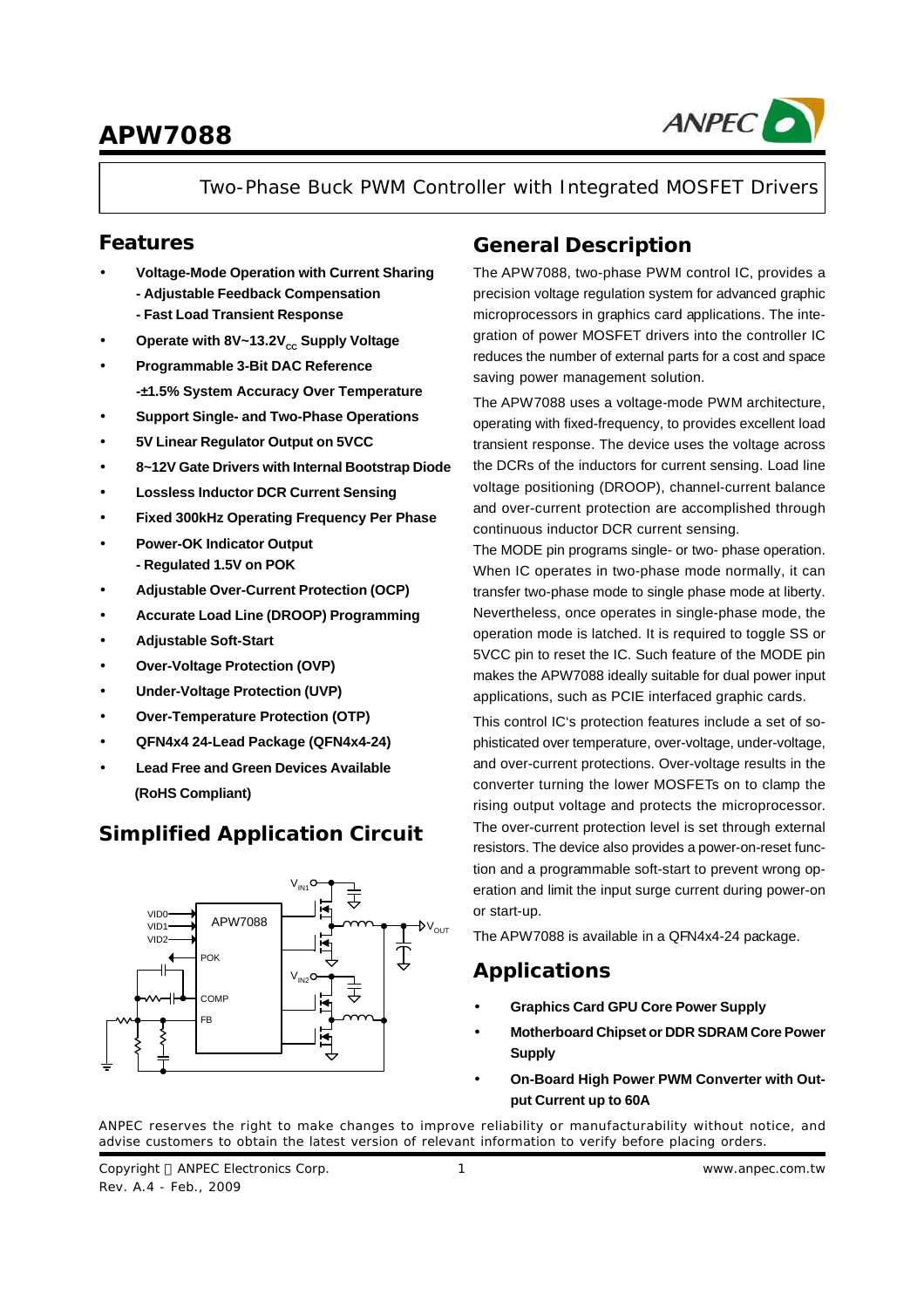

### **Ordering and Marking Information**



Note: ANPEC lead-free products contain molding compounds/die attach materials and 100% matte tin plate termination finish; which are fully compliant with RoHS. ANPEC lead-free products meet or exceed the lead-free requirements of IPC/JEDEC J**-**STD-020C for MSL classification at lead-free peak reflow temperature. ANPEC defines "Green" to mean lead-free (RoHS compliant) and halogen free (Br or Cl does not exceed 900ppm by weight in homogeneous material and total of Br and Cl does not exceed 1500ppm by weight).

### **Pin Configuration**



### **Absolute Maximum Ratings** (Note 1)

| Symbol               | <b>Parameter</b>                        |                    | Rating                               | Unit   |
|----------------------|-----------------------------------------|--------------------|--------------------------------------|--------|
| $V_{\rm CC}$         | VCC Supply Voltage (VCC to AGND)        |                    | $-0.3 - 15$                          | V      |
| V <sub>BOOT1/2</sub> | BOOT1/2 Voltage (BOOT1/2 to PHASE1/2)   |                    | $-0.3 - 15$                          | V      |
|                      | UGATE1/2 Voltage (UGATE1/2 to PHASE1/2) |                    |                                      |        |
|                      |                                         | <200ns pulse width | $-5 \sim V_{\text{BOOT1}/2} + 5$     | $\vee$ |
|                      |                                         | >200ns pulse width | $-0.3 \sim V_{\text{BOOT1}/2} + 0.3$ |        |
|                      | LGATE1/2 Voltage (LGATE1/2 to PGND)     |                    |                                      |        |
|                      |                                         | <200ns pulse width | $-5 - V_{cc} + 5$                    | $\vee$ |
|                      |                                         | >200ns pulse width | $-0.3 - V_{cc} + 0.3$                |        |
|                      | PHASE1/2 Voltage (PHASE1/2 to PGND)     |                    |                                      |        |
|                      |                                         | <200ns pulse width | $-10 - 30$                           | $\vee$ |
|                      |                                         | >200ns pulse width | $-2 \sim 15$                         |        |
|                      | BOOT1/2 to AGND Voltage                 |                    |                                      |        |
|                      |                                         | <200ns pulse width | $-0.3 - 42$                          | $\vee$ |
|                      |                                         | >200ns pulse width | $-0.3 - 30$                          |        |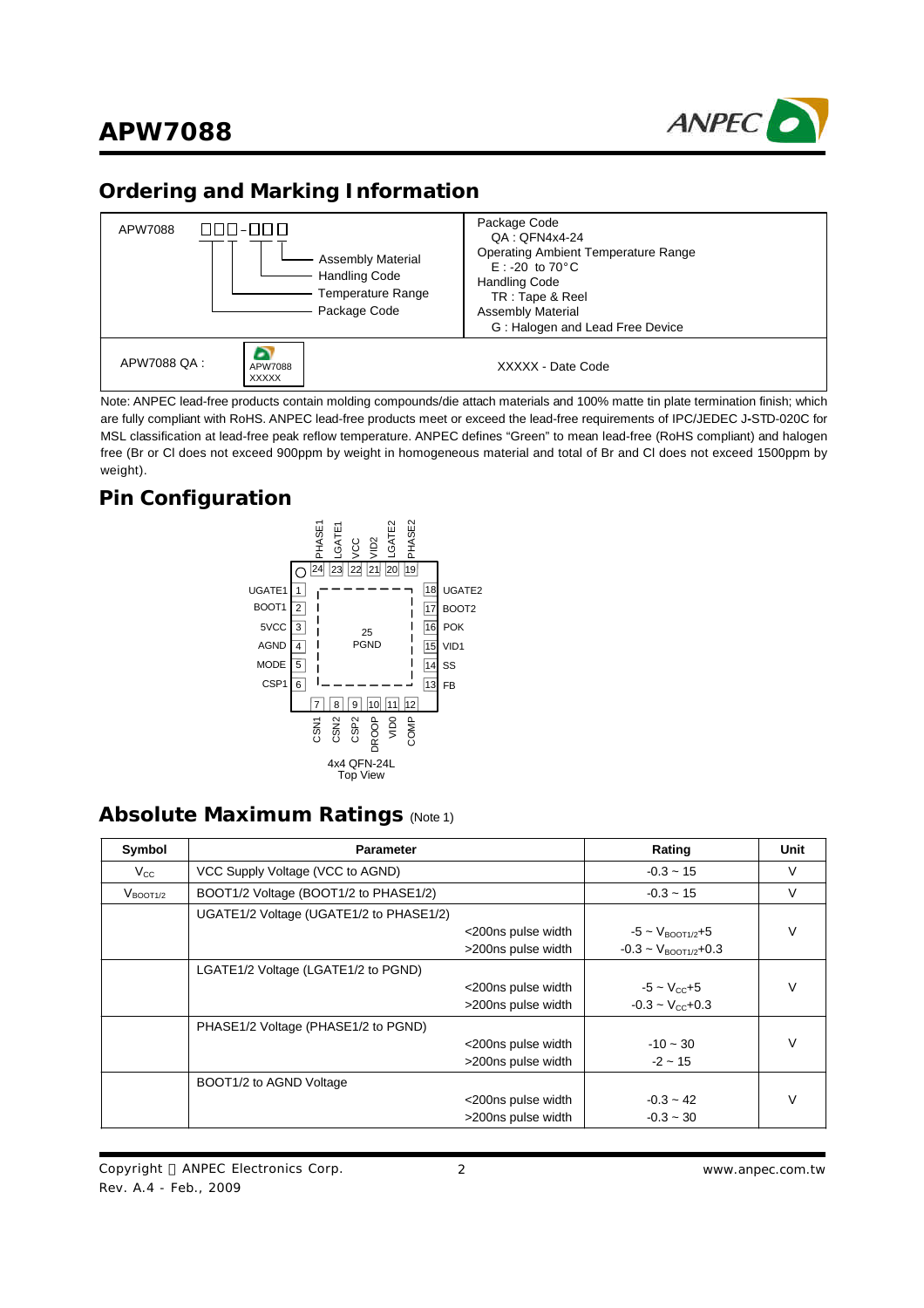

### **Absolute Maximum Ratings (Cont.)** (Note 1)

| Symbol                      | <b>Parameter</b>                                                         | Rating                 | <b>Unit</b> |
|-----------------------------|--------------------------------------------------------------------------|------------------------|-------------|
| V <sub>5VCC</sub>           | 5VCC Supply Voltage (5VCC to AGND, $V_{5VCC}$ < $V_{CC}$ +0.3V)          | $-0.3 - 7$             | V           |
| $V_{MODE}$                  | MODE to AGND Voltage                                                     | $-0.3 - 7$             | V           |
|                             | Input Voltage (SS, FB, COMP, DROOP, CSP1/2, CSN1/2, VID0/1/2 to<br>AGND) | $-0.3 - V5$ vcc $+0.3$ | v           |
|                             | PGND to AGND Voltage                                                     | $-0.3 - +0.3$          | V           |
| $P_{DMAX}$                  | <b>Maximum Power Dissipation</b>                                         | Limited Internally     | W           |
|                             | Maximum Junction Temperature                                             | 150                    | °C          |
| $\mathsf{T}_{\texttt{STG}}$ | Storage Temperature Range                                                | $-65 - 150$            | °C          |
| ${\sf T}_{\sf SDR}$         | Maximum Soldering Temperature, 10 Seconds                                | 260                    | $^{\circ}C$ |

Note 1: Stresses above those listed in "Absolute Maximum Ratings" may cause permanent damage to the device.

### **Thermal Characteristics**

| <b>Symbol</b>        | Parameter                                 | Rating | Unit |
|----------------------|-------------------------------------------|--------|------|
| $\theta_{JA}$        | Junction-to-Ambient Resistance (Note 2)   | 45     | °C/W |
| $\theta_{\text{JC}}$ | (Note 3)<br>Junction-to-Case Resistance " |        |      |

Note 2 :  $\theta_{JA}$  is measured with the component mounted on a high effective thermal conductivity test board in free air. The exposed pad of QFN4x4-24 is soldered directly on the PCB.

Note 3: The case temperature is measured at the center of the exposed pad on the underside of the QFN4x4-24 package.

### **Recommended Operating Conditions** (Note 4)

| Symbol                  | <b>Parameter</b>                                   | Range          | <b>Unit</b>  |
|-------------------------|----------------------------------------------------|----------------|--------------|
| $V_{\rm CC}$            | VCC Supply Voltage                                 | $8 - 13.2$     | V            |
| V <sub>5VCC</sub>       | 5VCC Supply Voltage ( $V_{5VCC}$ < $V_{CC}$ +0.3V) | $5 \pm 5%$     | V            |
| <b>V</b> <sub>OUT</sub> | Converter Output Voltage                           | $0.85 - 2.5$   | $\vee$       |
| $V_{IN1}$               | PWM 1 Converter Input Voltage                      | $3.1 - 13.2$   | $\vee$       |
| $V_{1N2}$               | PWM 2 Converter Input Voltage                      | $3.1 - 13.2$   | $\vee$       |
| $I_{\text{OUT}}$        | <b>Converter Output Current</b>                    | ~100           | A            |
| $T_A$                   | <b>Ambient Temperature</b>                         | $-20 - 70$     | $^{\circ}C$  |
| $T_{\rm J}$             | Junction Temperature                               | $-20 \sim 125$ | $^{\circ}$ C |
| C <sub>VCC</sub>        | Linear Regulator Output Capacitor                  | $0.8 - 15$     | $\mu$ F      |
| $C_{\text{SVCC}}$       | 5VCC Linear Regulator Output Capacitor             | $0.8 - 15$     | $\mu$ F      |

Note 4 : Refer to the typical application circuits.

### **Electrical Characteristics**

Refer to the typical application circuits. These specifications apply over V<sub>IN</sub>=12V, V<sub>OUT</sub>=1.2V and T<sub>A</sub>= -20 ~ 70°C, unless otherwise specified. Typical values are at  $T_A = 25^\circ \text{C}$ . The V<sub>5VCC</sub> is supplied by the internal regulator.

| Symbol                 | <b>Parameter</b>                      | <b>Test Conditions</b>                                      | <b>APW7088</b>           |      |      | Unit |
|------------------------|---------------------------------------|-------------------------------------------------------------|--------------------------|------|------|------|
|                        |                                       |                                                             | Min.                     | Typ. | Max. |      |
| <b>ISUPPLY CURRENT</b> |                                       |                                                             |                          |      |      |      |
| $_{\rm lcc}$           | VCC Nominal Supply Current            | UGATEx and LGATEx Open,<br>FB forced above regulation point |                          | 5    | 10   | mA   |
| l <sub>SD</sub>        | <b>VCC Shutdown Supply</b><br>Current | SS=GND                                                      | $\overline{\phantom{0}}$ | 5    | -    | mA   |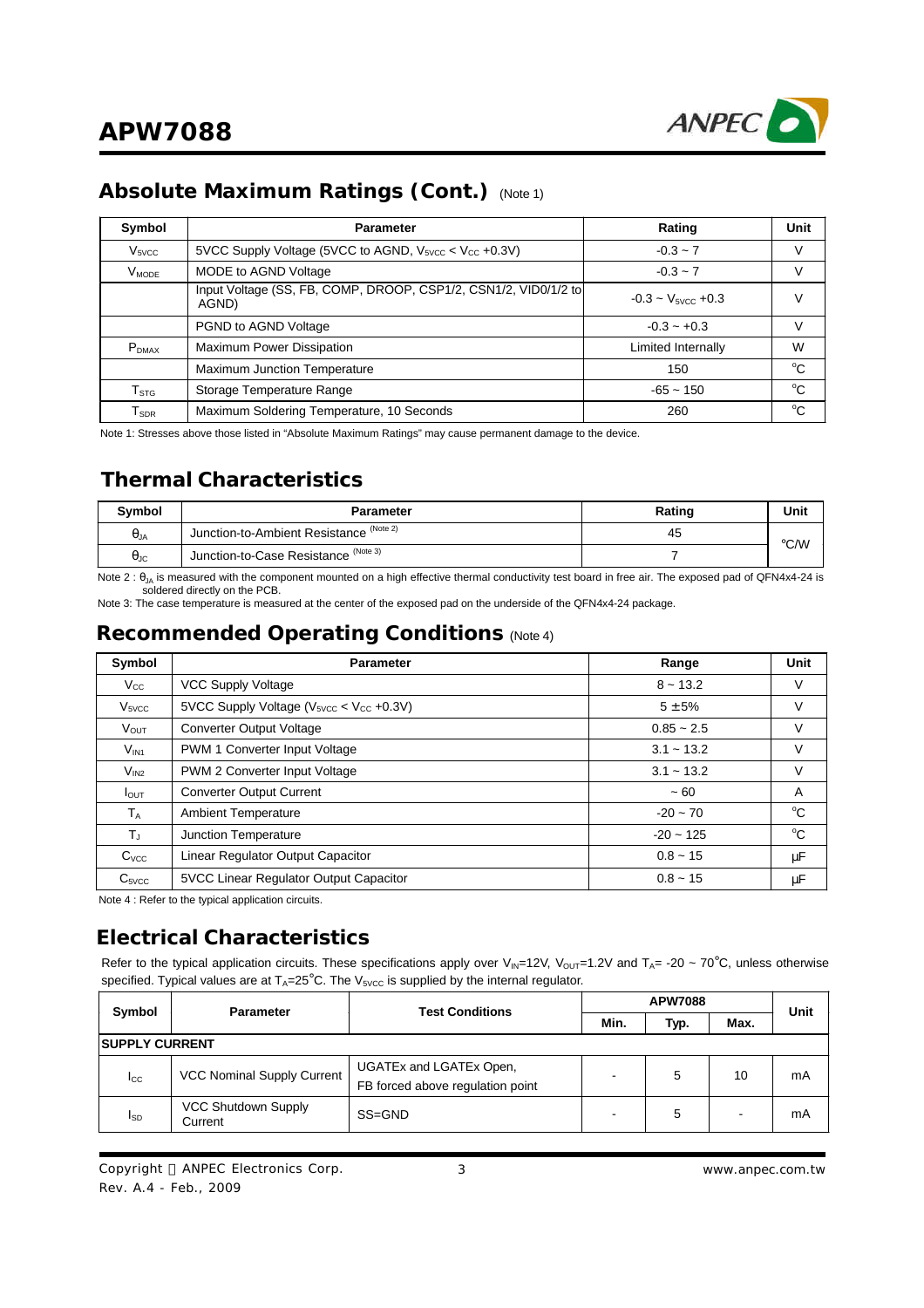

## **Electrical Characteristics (Cont.)**

Refer to the typical application circuits. These specifications apply over V<sub>IN</sub>=12V, V<sub>OUT</sub>=1.2V and T<sub>A</sub>= -20 ~ 70°C, unless otherwise specified. Typical values are at  $T_A=25^\circ$ C. The  $V_{5VCC}$  is supplied by the internal regulator.

| Symbol                  |                                                    | <b>Test Conditions</b>                                | <b>APW7088</b> |                |                | <b>Unit</b> |  |
|-------------------------|----------------------------------------------------|-------------------------------------------------------|----------------|----------------|----------------|-------------|--|
|                         | <b>Parameter</b>                                   |                                                       | Min.           | Typ.           | Max.           |             |  |
|                         | POWER-ON-RESET (POR) AND OPERATION PHASE SELECTION |                                                       |                |                |                |             |  |
| $V5VCC_THR$             | 5VCC Rising Threshold Voltage                      |                                                       | 4.2            | 4.5            | 4.8            | V           |  |
|                         | <b>5VCC POR Hysteresis</b>                         |                                                       | 0.4            | 0.58           | 0.76           | V           |  |
|                         | <b>MODE Rising Threshold Voltage</b>               | V <sub>MODE</sub> Rising                              | 0.77           | 0.8            | 0.83           | V           |  |
| <b>IMODE</b>            | <b>MODE Pin Input Current</b>                      |                                                       | $-100$         | $\overline{a}$ | $+100$         | nA          |  |
|                         | <b>5VCC LINEAR REGULATOR</b>                       |                                                       |                |                |                |             |  |
| VREG 5VCC               | Output Voltage                                     | $I_{\rm O} = 0A$ , $V_{\rm CC} = 8V$                  | 4.75           | 5              | 5.25           | $\vee$      |  |
|                         | Line Regulation                                    | $I_{\text{O}} = 0A$ , $V_{\text{CC}} = 8V \sim 13.2V$ | $-20$          |                | 20             | mV          |  |
|                         | Load Regulation                                    | $I_{O} = 3mA$ , $V_{CC} > 8V$                         |                |                | 200            | mV          |  |
|                         | Current-Limit                                      | $5VCC = GND$                                          | 20             | 30             | $\blacksquare$ | mA          |  |
|                         | <b>REFERENCE VOLTAGE</b>                           |                                                       |                |                |                |             |  |
|                         | Accuracy                                           | $T_A = 25^{\circ}C$                                   | $-1$           | $\blacksquare$ | $+1$           | %           |  |
|                         |                                                    | Over temperature                                      | $-1.5$         | $\overline{a}$ | $+1.5$         |             |  |
| $I_{FB}$                | FB Pin Input Current                               |                                                       | -100           | ÷.             | $+100$         | nА          |  |
|                         | VID0/1/2 Logic High Threshold                      |                                                       | 1.2            |                |                | $\vee$      |  |
|                         | VID0/1/2 Logic Low Threshold                       |                                                       |                |                | 0.5            | $\vee$      |  |
|                         | VID0/1/2 Pull-high Current                         |                                                       |                | $\mathbf{1}$   |                | μA          |  |
| $V_{\text{POK}}$        | POK Output Voltage                                 |                                                       | $\overline{a}$ | 1.5            |                | $\vee$      |  |
|                         | <b>POK Accuracy</b>                                | $I_{O} = 0 - 3mA$ , T <sub>A</sub> =25 <sup>°</sup> C | $-2$           |                | $+2$           | %           |  |
|                         |                                                    | $IO = 0$ ~3mA, Over temperature                       | $-3$           |                | $+3$           |             |  |
|                         | POK Current-Limit                                  | $POK = GND$                                           | 4              | 8              | 15             | mA          |  |
|                         | <b>POK Pull-Low Resistance</b>                     | $I_{\text{POK}} = 5 \text{mA}$                        |                | 70             | 100            | Ω           |  |
| <b>ERROR AMPLIFIER</b>  |                                                    |                                                       |                |                |                |             |  |
|                         | DC Gain                                            | $R_L = 10k\Omega$ to the ground                       | ÷,             | 85             |                | dB          |  |
|                         | Gain-Bandwidth Product                             | $C_L$ = 100pF, $R_L$ = 10k $\Omega$ to the ground     | $\overline{a}$ | 20             | L,             | <b>MHz</b>  |  |
|                         | <b>Slew Rate</b>                                   | $C_L = 100pF$ , $I_O = \pm 400\mu A$                  | $\overline{a}$ | 8              |                | $V/\mu s$   |  |
|                         | Upper Clamp Voltage                                | $I0 = 1mA$                                            | 2.7            | 3.0            | ä,             | V           |  |
|                         | Lower Clamp Voltage                                | $I0 = -1mA$                                           | $\overline{a}$ |                | 0.1            | V           |  |
|                         | <b>COMP Pull-Low Resistance</b>                    | In fault or shutdown condition                        |                | $\overline{2}$ |                | kΩ          |  |
| <b>OSCILLATOR</b>       |                                                    |                                                       |                |                |                |             |  |
| F <sub>osc</sub>        | Oscillator Frequency                               |                                                       | 255            | 300            | 345            | kHz         |  |
| $\Delta V_{\rm OSC1/2}$ | Oscillator Sawtooth Amplitude                      |                                                       |                | 1.5            |                | $\vee$      |  |
|                         | Maximum Duty Cycle                                 |                                                       | 85             | 88             | $\blacksquare$ | %           |  |
|                         |                                                    |                                                       |                |                |                |             |  |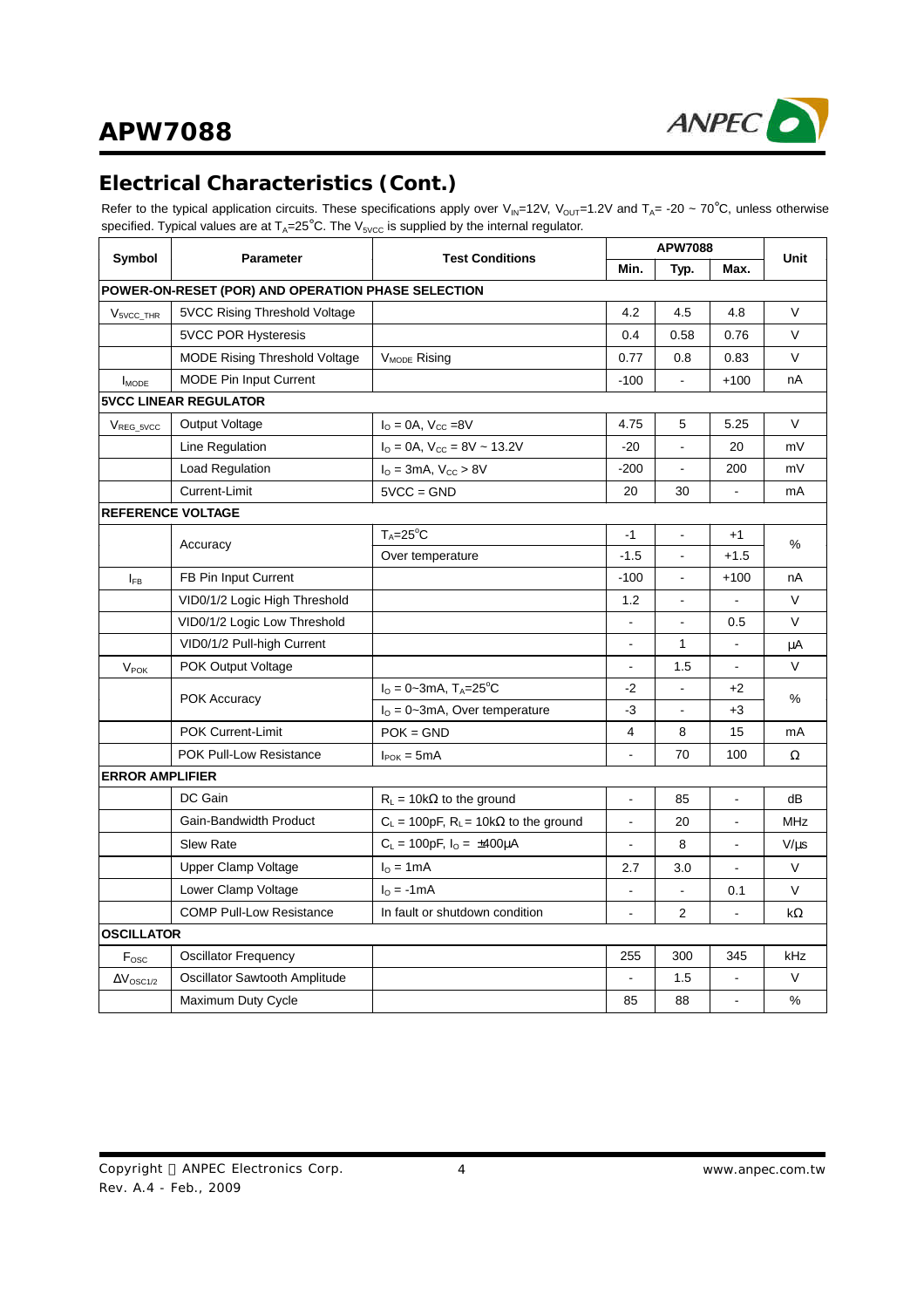

## **Electrical Characteristics (Cont.)**

Refer to the typical application circuits. These specifications apply over V<sub>IN</sub>=12V, V<sub>OUT</sub>=1.2V and T<sub>A</sub>= -20 ~ 70°C, unless otherwise specified. Typical values are at  $T_A=25^\circ$ C. The  $V_{5VCC}$  is supplied by the internal regulator.

| Symbol                         | <b>Parameter</b>                                                    | <b>Test Conditions</b>                                                             |                                                                   |                | <b>APW7088</b> |        | Unit          |
|--------------------------------|---------------------------------------------------------------------|------------------------------------------------------------------------------------|-------------------------------------------------------------------|----------------|----------------|--------|---------------|
|                                |                                                                     |                                                                                    |                                                                   | Min.           | Typ.           | Max.   |               |
|                                | <b>MOSFET GATE DRIVERS</b>                                          |                                                                                    |                                                                   |                |                |        |               |
|                                | <b>UGATE1/2 Source Current</b>                                      | $V_{\text{BOOT}} = 12V$ , $V_{\text{UGATE}} - V_{\text{PHASE}} = 2V$               |                                                                   |                | 2.6            |        | A             |
|                                | <b>UGATE1/2 Sink Current</b>                                        |                                                                                    | $V_{\text{BOOT}} = 12V, V_{\text{UGATE}} - V_{\text{PHASE}} = 2V$ |                | $\mathbf{1}$   |        | A             |
|                                | LGATE1/2 Source Current                                             | $V_{CC} = 12V$ , $V_{LGATE} = 2V$                                                  |                                                                   |                | 2.6            |        | A             |
|                                | <b>LGATE1/2 Sink Current</b>                                        | $V_{CC}$ =12V, $V_{LGATE}$ = 2V                                                    |                                                                   |                | 1.4            |        | A             |
|                                | <b>UGATE1/2 Source Resistance</b>                                   |                                                                                    | $V_{\text{BOOT}} = 12V$ , 100mA Source Current                    |                | 2.5            | 3.75   | $\Omega$      |
|                                | <b>UGATE1/2 Sink Resistance</b>                                     |                                                                                    | $V_{\text{BOOT}} = 12V$ , 100mA Sink Current                      |                | 2              | 3      | Ω             |
|                                | <b>LGATE1/2 Source Resistance</b>                                   |                                                                                    | $V_{CC}$ = 12V, 100mA Source Current                              | ÷,             | $\overline{2}$ | 3      | Ω             |
|                                | <b>LGATE1/2 Sink Resistance</b>                                     | $V_{CC} = 12V$ , 100mA Sink Current                                                |                                                                   | $\blacksquare$ | 1.4            | 2.1    | Ω             |
| $T_D$                          | Dead-Time                                                           |                                                                                    |                                                                   |                | 30             |        | ns            |
|                                | <b>CURRENT SENSE AND DROOP FUNCTION</b>                             |                                                                                    |                                                                   |                |                |        |               |
| $I_{CSP}$                      | CSP1/2 Pin Input Current                                            |                                                                                    |                                                                   | $-100$         |                | $+100$ | nA            |
|                                | CSN1/2 Maximum Output Current                                       |                                                                                    | Sourcing current                                                  | 80             |                |        |               |
| $I_{\text{CSN}}$               |                                                                     | $R_{CSN1/2} = 2k\Omega$ ,                                                          | Sinking current                                                   | 15             |                |        | μA            |
|                                | <b>Current Sense Amplifier Bandwidth</b>                            |                                                                                    |                                                                   |                | 3              |        | <b>MHz</b>    |
|                                | <b>DROOP Output Current Accuracy</b>                                | $R_{DROOP} = 2k\Omega$ , $V_{DROOP} = 0.005V$                                      |                                                                   | $\blacksquare$ | 50             | $\sim$ | μA            |
|                                | <b>DROOP Accuracy</b>                                               | $\Delta V_{FB} = V_{DROOP}/20$ , $V_{DROOP} = 1V$                                  |                                                                   | -5             |                | $+5$   | mV            |
|                                | <b>Current Difference Between</b><br>Channel1/2 and Average Current |                                                                                    |                                                                   | $-10$          | ÷,             | $+10$  | %             |
|                                | SOFT-START AND ENABLE                                               |                                                                                    |                                                                   |                |                |        |               |
| $I_{SS}$                       | Soft-Start Current Source                                           | Flowing out of SS pin                                                              |                                                                   | 8              | 10             | 12     | μA            |
|                                | Soft-Start Complete Threshold                                       |                                                                                    |                                                                   |                | 3.2            |        | $\vee$        |
|                                | <b>SS Pull-low Resistance</b>                                       |                                                                                    |                                                                   |                | 10             | 18     | kΩ            |
|                                | <b>POWER OK AND PROTECTIONS</b>                                     |                                                                                    |                                                                   |                |                |        |               |
|                                | Over-Current Trip Level                                             | $l_{\text{CS1}}$ + $l_{\text{CS2}}$                                                |                                                                   | 110            | 120            | 140    | μA            |
| V <sub>UV</sub>                | FB Under-Voltage Threshold                                          | $\sim$ 2µs noise filter, $V_{FB}$ falling,                                         | Percentage of $V_R$ at Error Amplifier                            | 40             | 50             | 60     | $\%$          |
| V <sub>POK L</sub>             | <b>POK Lower Threshold</b>                                          |                                                                                    |                                                                   |                | 87.5           |        | $\frac{0}{0}$ |
| $V_{OV}$<br>$V_{\text{POK_H}}$ | FB Over-Voltage Threshold<br>and POK Upper Threshold                | $\sim$ 2µs noise filter, $V_{FB}$ rising<br>Percentage of $V_R$ at Error Amplifier |                                                                   | 115            | 125            | 135    | %             |
|                                | FB Over-Voltage Hysteresis                                          |                                                                                    |                                                                   |                | 60             | 80     | mV            |
| $T_{\text{OTR}}$               | Over-Temperature Trip Level                                         | $T_{J}$ rising                                                                     |                                                                   |                | 150            |        | $^{\circ}C$   |
|                                | Over-Temperature Hysteresis                                         |                                                                                    |                                                                   |                | 50             |        | °C            |
|                                |                                                                     |                                                                                    |                                                                   |                |                |        |               |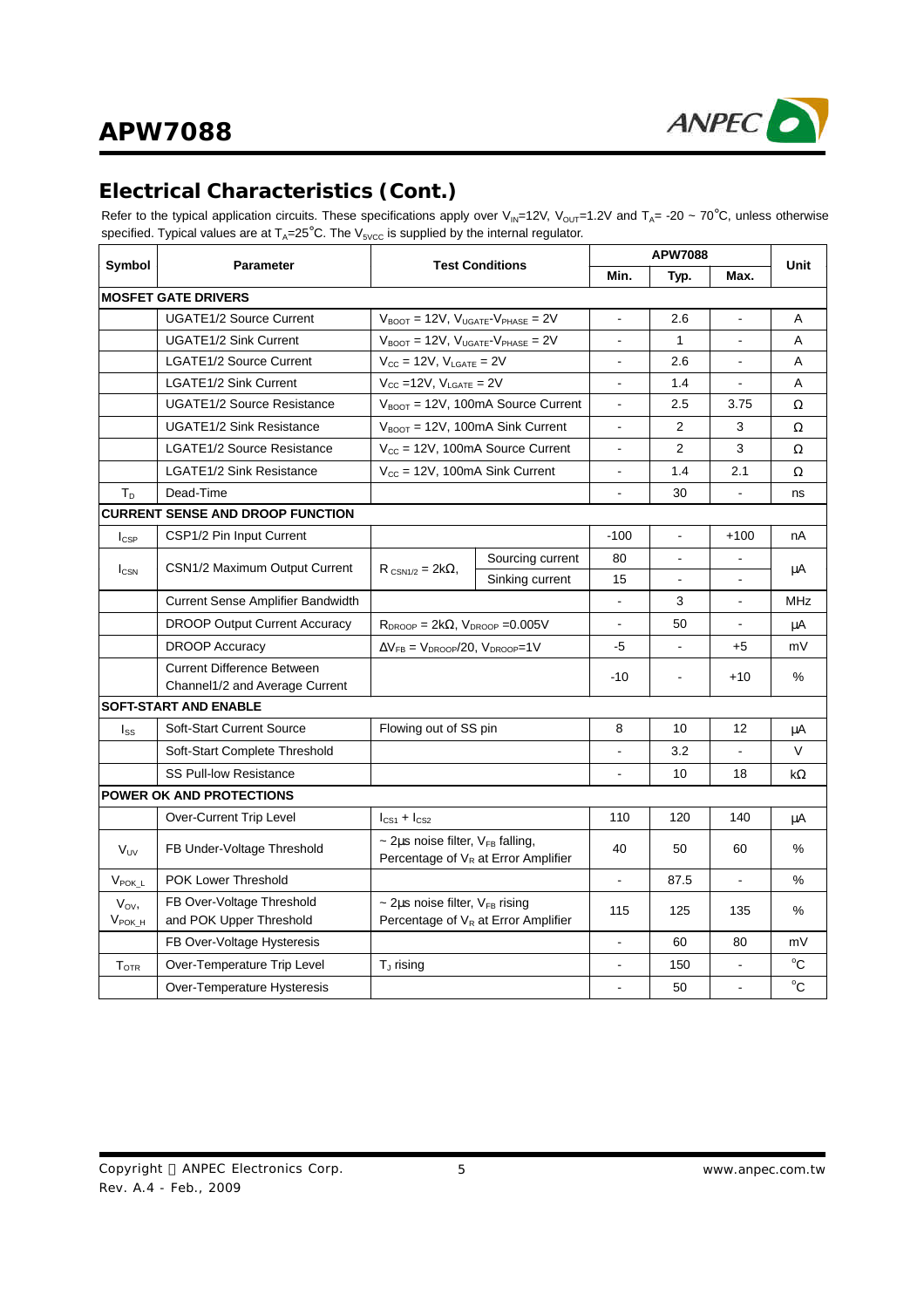











**Switching Frequency Over Temperature**



6 *www.anpec.com.tw*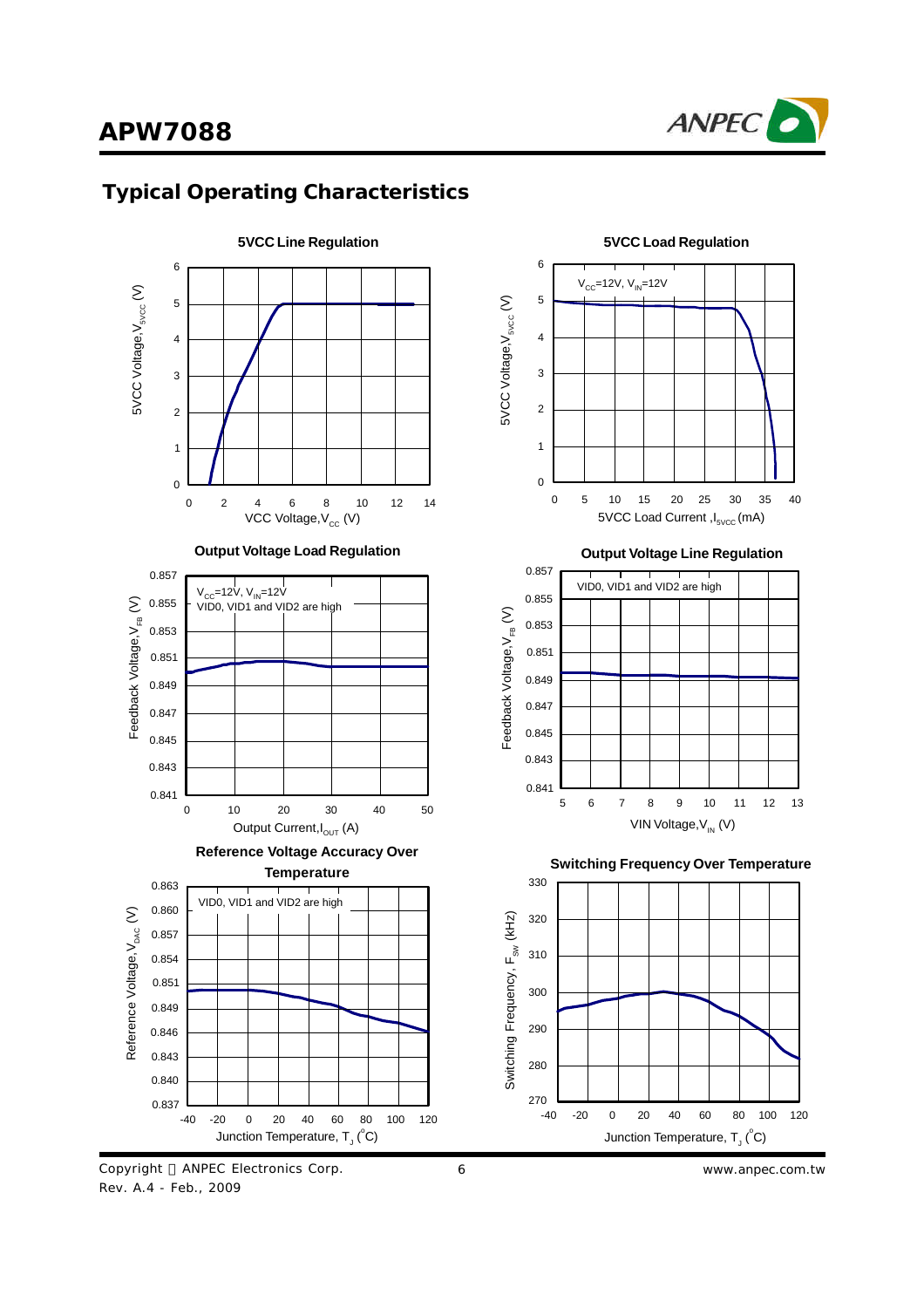

## **Operating Waveforms**



CH4: V<sub>OUT</sub> (1V/div)<br>Time: 5ms/div



# CH1: V<sub>ss</sub> (2V/div) CH2: V<sub>COMP</sub> (1V/div) CH3: V<sub>OUT</sub> (1V/div)<br>Time: 10ms/div **Enable by SS Pin**  $I_{OUT}$ =10A 1  $2D$  $3D$  $V_{\text{COMP}}$  $V_{SS}$  $V_{OUT}$



CH3: V<sub>OUT</sub> (1V/div)<br>Time: 10ms/div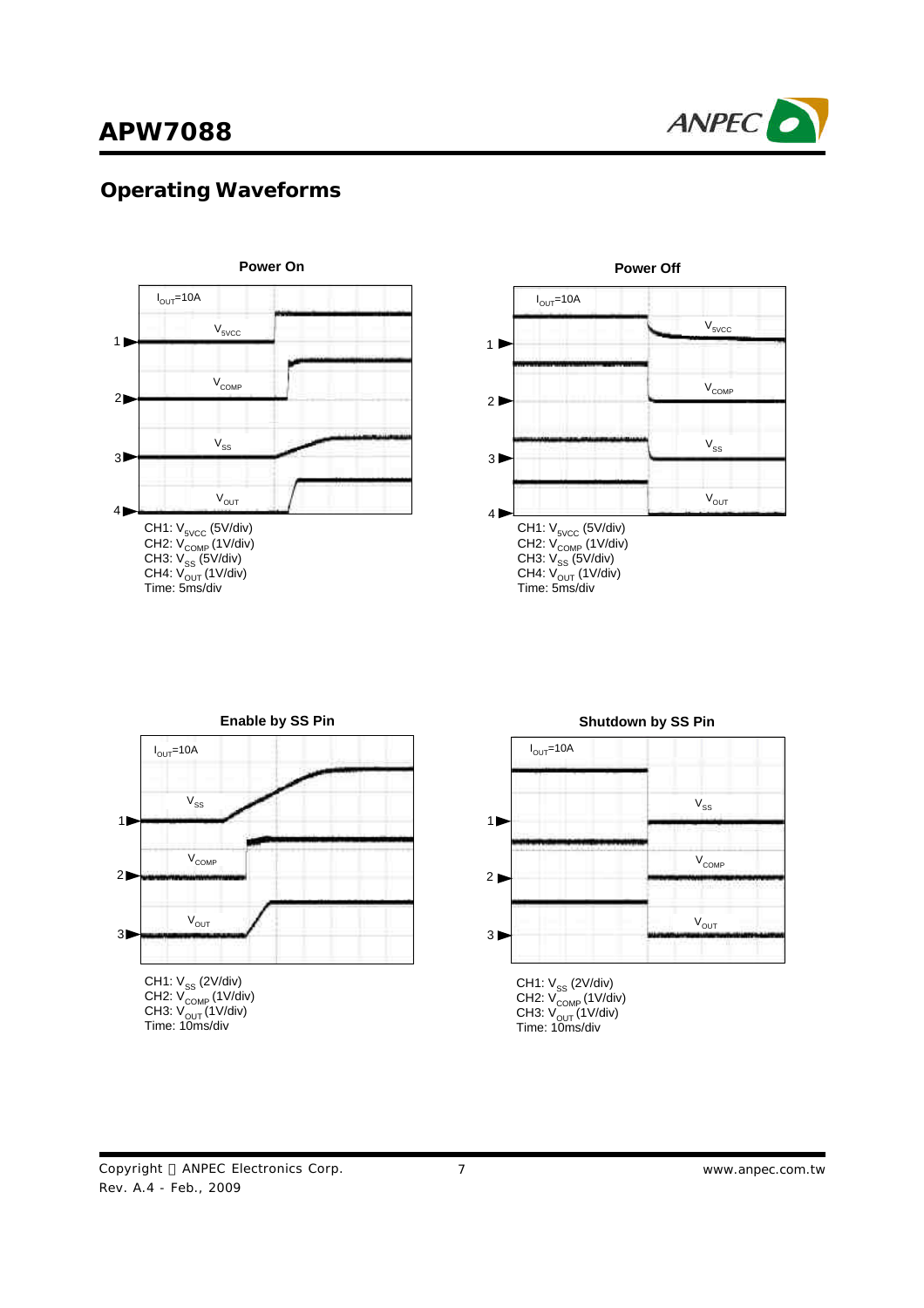

## **Operating Waveforms (Cont.)**





**Under-Voltage Protection (UVP)**





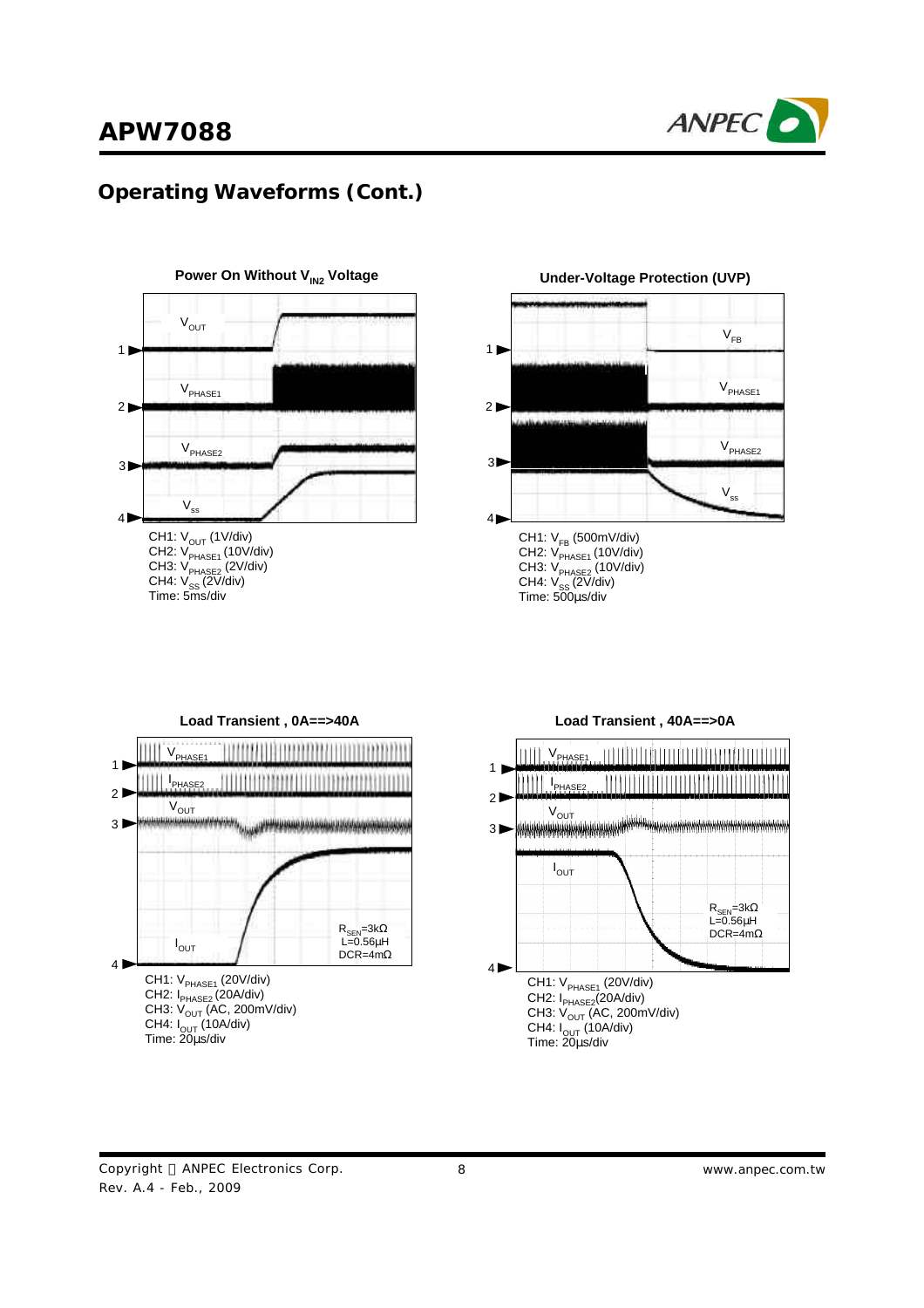

## **Operating Waveforms (Cont.)**



**Short-Circuit Test After Power On**







#### **OVP After Power On**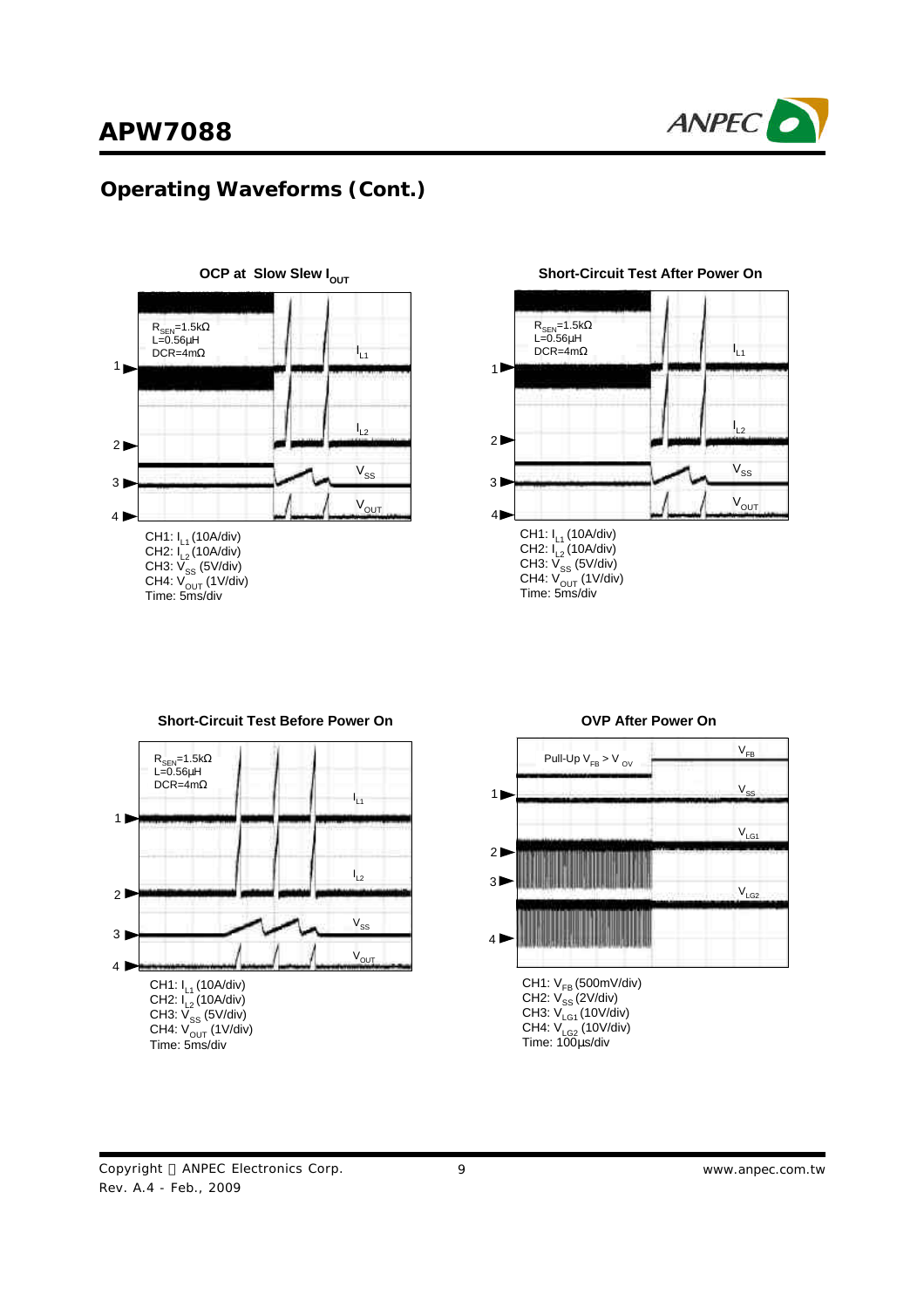

# **Pin Description**

| <b>PIN</b>     | <b>NAME</b>       | <b>FUNCTION</b>                                                                                                                                                                                                                                                                                                                                                                                                                                             |
|----------------|-------------------|-------------------------------------------------------------------------------------------------------------------------------------------------------------------------------------------------------------------------------------------------------------------------------------------------------------------------------------------------------------------------------------------------------------------------------------------------------------|
| 1              | UGATE1            | High-side Gate Driver Output for channel 1. Connect this pin to the gate of high-side MOSFET.<br>This pin is monitored by the adaptive shoot-through protection circuitry to determine when the<br>high-side MOSFET has turned off.                                                                                                                                                                                                                         |
| 2              | BOOT <sub>1</sub> | Bootstrap Supply for the floating high-side gate driver of channel 1. Connect the Bootstrap<br>capacitor between the BOOT1 pin and the PHASE1 pin to form a bootstrap circuit. The bootstrap<br>capacitor provides the charge to turn on the high-side MOSFET. Typical values for CBOOT ranged<br>from 0.1 $\mu$ F to 1 $\mu$ F. Ensure that $C_{\text{BOOT}}$ is placed near the IC.                                                                       |
| 3              | 5VCC              | Internal Regulator Output. This is the output pin of the linear regulator, which is converting power<br>from VCC and provides output current up to 20 mA minimums for internal bias and external usage.                                                                                                                                                                                                                                                     |
| 4              | <b>AGND</b>       | Signal Ground for the IC. All voltage levels are measured with respect to this pin. Tie this pin to<br>ground island/plane through the lowest impedance connection available.                                                                                                                                                                                                                                                                               |
| 5              | <b>MODE</b>       | Operation Phase Selection Input. Pulling this pin lower than 0.64V sets two-phase operation with<br>both channels enabled. Pulling this pin higher than 0.8V sets single-phase operation with the<br>channel 2 disabled. Once operating in single-phase mode, the operation mode is latched. It is<br>required to toggle SS or 5VCC pin to reset the IC.                                                                                                    |
| 6              | CSP <sub>1</sub>  | Positive Input of current sensing Amplifier for channel 1. This pin combined with CSN1 senses the<br>inductor current through an RC network.                                                                                                                                                                                                                                                                                                                |
| $\overline{7}$ | CSN <sub>1</sub>  | Negative Input of current sensing amplifier for channel 1. This pin combined with CSP1 senses<br>the inductor current through an RC network.                                                                                                                                                                                                                                                                                                                |
| 8              | CSN <sub>2</sub>  | Negative Input of current sensing amplifier for channel 2. This pin combined with CSP2 senses<br>the inductor current through an RC network.                                                                                                                                                                                                                                                                                                                |
| 9              | CSP <sub>2</sub>  | Positive Input of current sensing Amplifier for Channel 2. This pin combined with CSN2 senses the<br>inductor current through an RC network.                                                                                                                                                                                                                                                                                                                |
| 10             | <b>DROOP</b>      | Load Line (droop) Setting. Connect a resistor between this pin and AGND to set the droop. A<br>sourcing current, proportional to output current is present on the DROOP pin. The droop scale<br>factor is set by the resistors (connected with CSP1, CSP2, and DROOP), resistance of the output<br>inductors and the internal voltage divider with the ratio of 5%.                                                                                         |
| 11             | VID <sub>0</sub>  | This is one of the inputs for the internal DAC that provides the reference voltage for output<br>regulation. This pin responds to logic threshold. The APW7088 decodes the VID inputs to<br>establish the output voltage; see VID Tables for correspondence between DAC codes and output<br>voltage settings. This pin is internally pulled high at floating status.                                                                                        |
| 12             | <b>COMP</b>       | Error Amplifier Output. Connect the compensation network between COMP, FB, and $V_{\text{OUT}}$ for Type<br>2 or Type 3 feedback compensation.                                                                                                                                                                                                                                                                                                              |
| 13             | FB                | Feedback Voltage. This pin is the inverting input to the error comparator. A resistor divider from<br>the output to AGND is used to set the regulation voltage.                                                                                                                                                                                                                                                                                             |
| 14             | SS                | Soft-start Current Output. Connect a capacitor from this pin to AGND to set the soft-start interval.<br>Pulling the voltage on this pin below 0.5V causes COMP to pull low and then shuts off the output.                                                                                                                                                                                                                                                   |
| 15             | VID <sub>1</sub>  | One of DAC Inputs, same as VID0 and VID2.                                                                                                                                                                                                                                                                                                                                                                                                                   |
| 16             | <b>POK</b>        | Power OK and 1.5V Reference Output. This pin is a reference output used to indicate the status of<br>the voltages on SS pin and FB pin. POK provides 1.5V reference if $V_{FB}$ 87.5% of reference (V <sub>R</sub> ).                                                                                                                                                                                                                                       |
| 17             | BOOT <sub>2</sub> | Bootstrap Supply for the floating high-side gate driver of channel 2. Connect the Bootstrap<br>capacitor between the BOOT2 pin and the PHASE2 pin to form a bootstrap circuit. The bootstrap<br>capacitor provides the charge to turn on the high-side MOSFET. Typical values for CBOOT range<br>from 0.1 $\mu$ F to 1 $\mu$ F. Ensure that $C_{\text{BOOT}}$ is placed near the IC.                                                                        |
| 18             | UGATE2            | High-side Gate Driver Output for Channel 2. Connect this pin to the gate of high-side MOSFET.<br>This pin is monitored by the adaptive shoot-through protection circuitry to determine when the<br>high-side MOSFET has turned off.                                                                                                                                                                                                                         |
| 19             | PHASE2            | Switch Node for Channel 2. Connect this pin to the source of high-side MOSFET and the drain of<br>the low-side MOSFET. This pin is used as sink for UGATE2 driver. This pin is also monitored by<br>the adaptive shoot-through protection circuitry to determine when the high-side MOSFET has<br>turned off. An Schottky diode between this pin and ground is recommended to reduce negative<br>transient voltage that is common in a power supply system. |
| 20             | LGATE2            | Low-side Gate Driver Output for Channel 2. Connect this pin to the gate of low-side MOSFET.<br>This pin is monitored by the adaptive shoot-through protection circuitry to determine when the<br>low-side MOSFET has turned off.                                                                                                                                                                                                                            |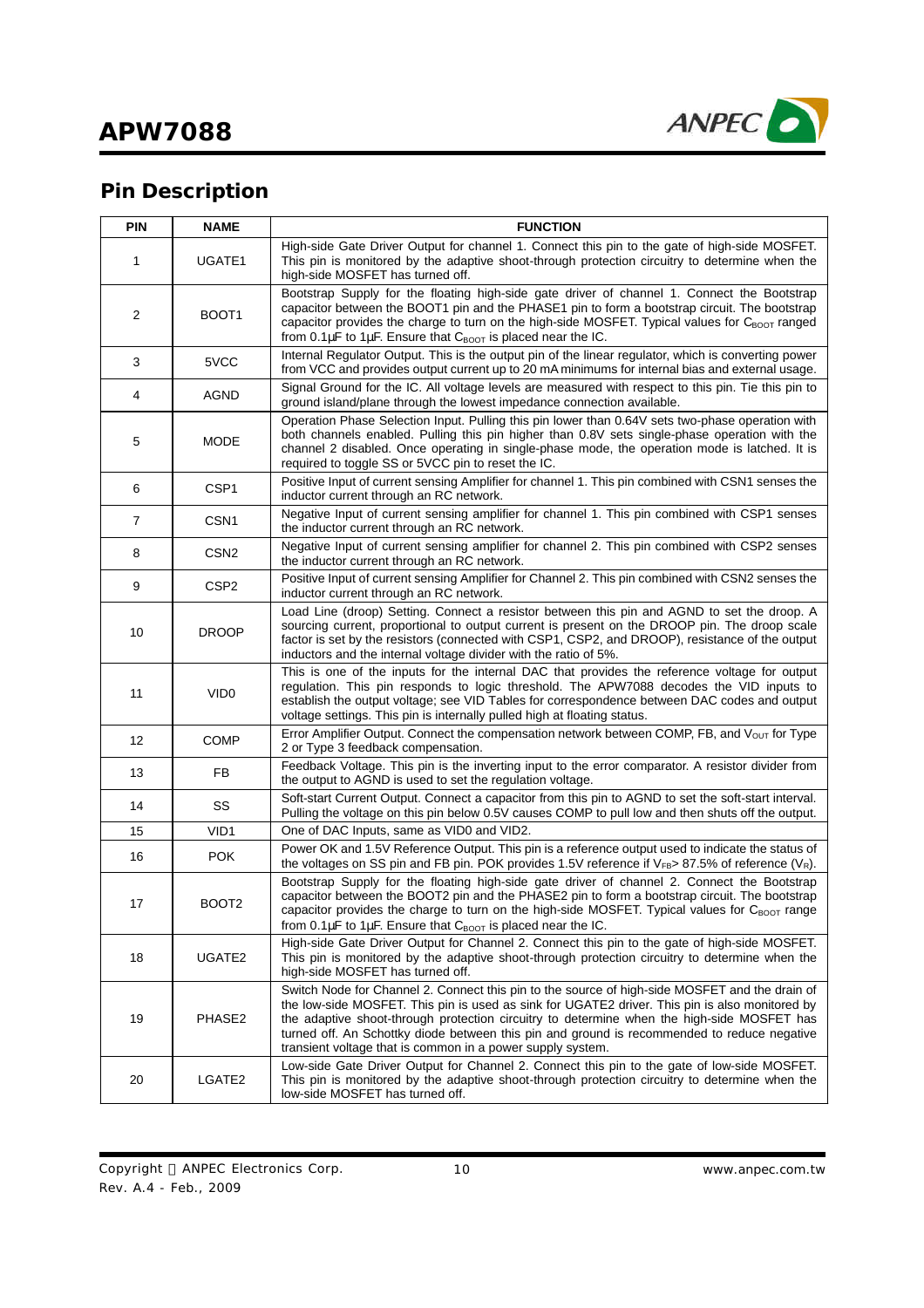

## **Pin Description (Cont.)**

| <b>PIN</b> | <b>NAME</b>      | <b>FUNCTION</b>                                                                                                                                                                                                                                                                                                                                                                                                                                              |
|------------|------------------|--------------------------------------------------------------------------------------------------------------------------------------------------------------------------------------------------------------------------------------------------------------------------------------------------------------------------------------------------------------------------------------------------------------------------------------------------------------|
| 21         | VID <sub>2</sub> | One of DAC Inputs, same as VID0 and VID1.                                                                                                                                                                                                                                                                                                                                                                                                                    |
| 22         | <b>VCC</b>       | Supply Voltage Input. This pin provides bias supply for the low-side gate drivers and the bootstrap<br>circuit for high-side drivers. This pin can receive a well-decoupled 8V~13.2V supply voltage.<br>Ensure that this pin is bypassed by a ceramic capacitor next to the pin.                                                                                                                                                                             |
| 23         | LGATE1           | Low-side Gate Driver Output for Channel 1. Connect this pin to the gate of low-side MOSFET.<br>This pin is monitored by the adaptive shoot-through protection circuitry to determine when the<br>low-side MOSFET has turned off.                                                                                                                                                                                                                             |
| 24         | PHASE1           | Switch Node for Channel 1. Connect this pin to the source of high-side MOSFET and the drain of<br>the low-side MOSFET. This pin is used as sink for UGATT1 driver. This pin is also monitored by<br>the adaptive shoot-through protection circuitry to determine when the high-side MOSFET has<br>turned off. An Schottky diode between this pin and ground is recommended to reduce negative<br>transient voltage which is common in a power supply system. |
| 25         | <b>PGND</b>      | Power Ground for the low-side gate drivers. Connect this pin to the source of low-side MOSFETs.<br>This pin is used as sink for LGATE1 and LGATE2 drivers.                                                                                                                                                                                                                                                                                                   |

### **Block Diagram**



Copyright © ANPEC Electronics Corp. Rev. A.4 - Feb., 2009

11 *www.anpec.com.tw*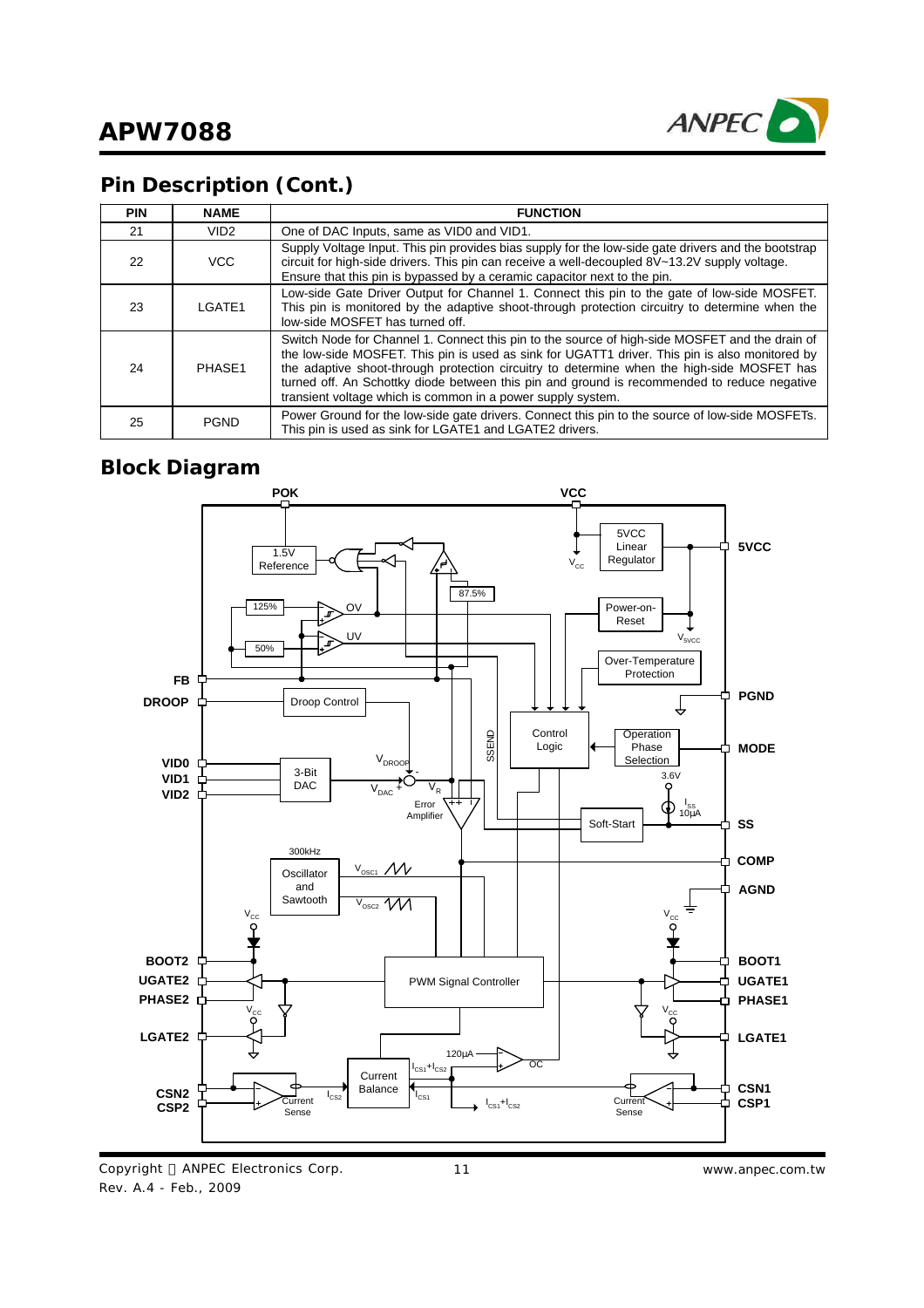

# **Typical Application Circuit**

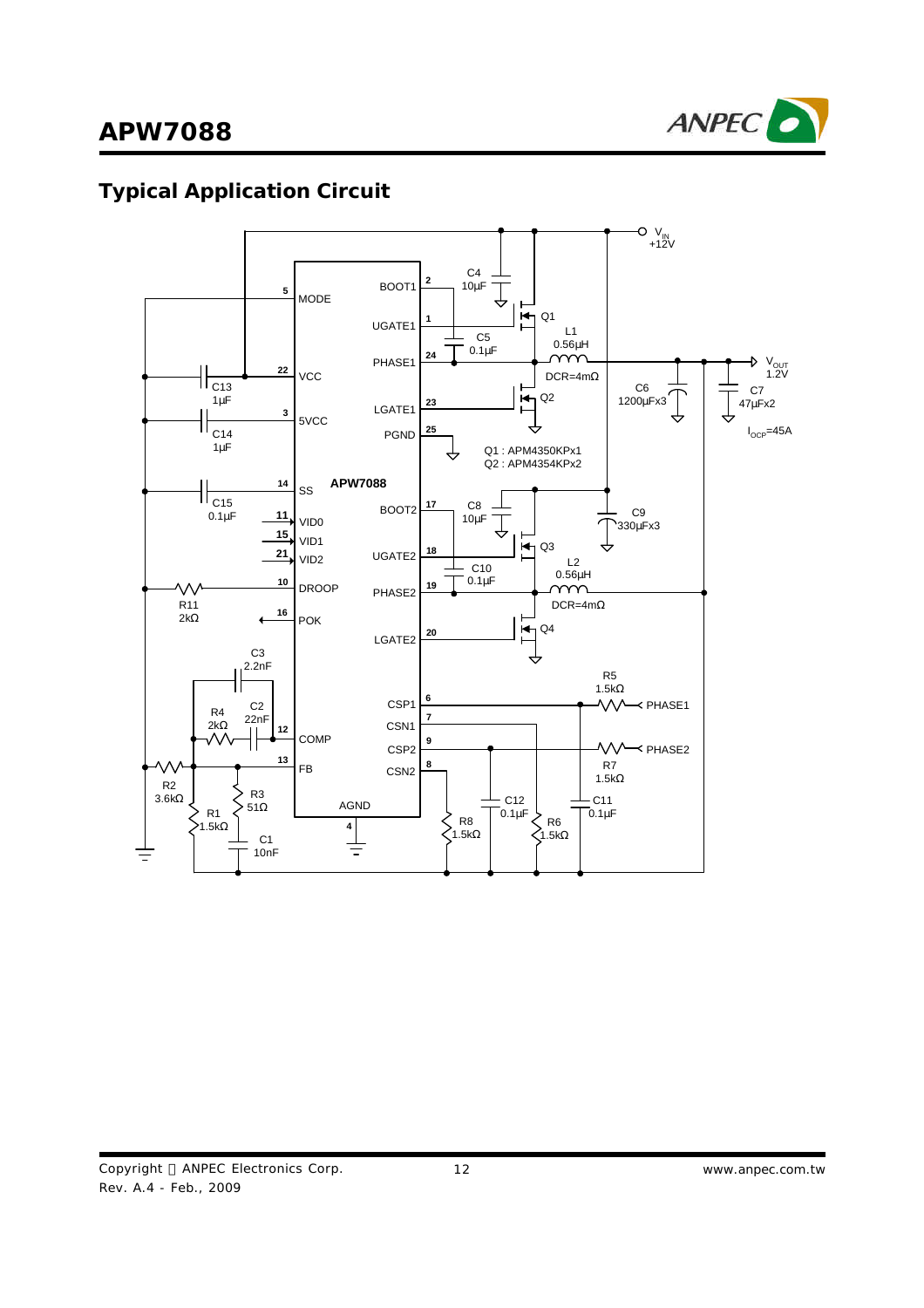

### **Function Description**

#### **5VCC Linear Regulator**

5VCC is the output terminal of the internal 5V linear regulator which regulates a 5V voltage on 5VCC by controlling an internal bypass transistor between VCC and 5VCC. The linear regulator powers the internal control circuitry and is stable with a low-ESR ceramic output capacitor. Bypass 5VCC to GND with a ceramic capacitor of at least 1μF. Place the capacitor physically close to the IC to provide good noise decoupling. The linear regulator can also provide output current, up to 20mA, for external loads. The linear regulator with currentlimit protection can protect itself during over-load or shortcircuit conditions on 5VCC pin.

The 5VCC linear regulator stop regulating in Over-Temperature Protection. When the junction temperature is cooled by 50°C, the 5VCC linear regulator starts to regulate the output voltage again.

#### **5VCC Power-On-Reset (POR)**

Figure 1 shows the power sequence. The APW7088 keeps monitoring the voltage on 5VCC pin to prevent wrong logic operations which may occur when 5VCC voltage is not high enough for the internal control circuitry to operate. The 5VCC POR has a rising threshold of 4.6V (typical) with 0.58V of hysteresis. After the 5VCC voltage exceeds its rising Power-On-Reset (POR) voltage threshold, the IC starts a start-up process and then ramps up the output voltage to the setting of output voltage. The 5VCC POR signal resets the fault latch, set by the undervoltage or over-current event, when the signal is at low level.



Copyright © ANPEC Electronics Corp. Rev. A.4 - Feb., 2009

When soft-start is initiated, the internal 10μA current source starts to charge the capacitor. When the soft-start voltage across the soft-start capacitor reaches the enabled threshold about 0.8V ( $V_{ss, vT}$ ), the internal reference starts to rise and follows the soft-start voltage with converter operating at fixed 300kHz PWM switching frequency. When output voltage rises up to 87.5% of the regulation voltage, the power-ok is enabled. The softstart time (from the moment of enabling the IC to the moment when  $V_{POK}$  goes high) can be expressed as below :

$$
T_{SS} = \frac{Css \times (Vss_{-} \vee r + V_{DAC} \times 0.875)}{lss}
$$

where

 $C_{\text{ss}}$ = external soft-start capacitor

- $V_{SS VT}$ = internal soft start threshold voltage, is about 0.8V
- $V_{\text{pac}}$ = Internal digital VID programmable reference voltage
- $I_{\text{ss}}$ = soft-start current=10 $\mu$ A

During soft-start stage, the under-voltage protection is inhibited. However, the over-voltage and over-current protection functions are enabled. If the output capacitor has residue voltage before startup, both lower and upper MOSFETs are in off-state until the internal soft-start voltage equals the FB pin voltage. This will ensure the output voltage starts from its existing voltage level.

#### **Operation Phase Selection**

The MODE pin programs single- or two- phase operation. It has a typical value for rising threshold of 0.8V,  $V_{\text{MDDE-THE}}$ , with 0.16V of hysteresis (0.64V),  $V_{MODE}$ <sub>THF</sub>. When the MODE pin voltage is higher than the  $V_{MOPE,THB}$ , the device operates in single-phase; when the MODE pin voltage is lower than  $V_{MODETHF}$  and  $V_{IN2}$  supply voltage is above approximate 4V, the device operates in two-phase operation. This function makes the APW7088 ideally suitable for dual power input applications like PCIE interfaced graphic cards.

The figure 2 shows the power sources of the two channels. The input power of PWM1 converter is supplied by PCIE bus power and the input power of PWM2 converter is supplied by an external power. If the input power connector of PWM2 converter is not plugged into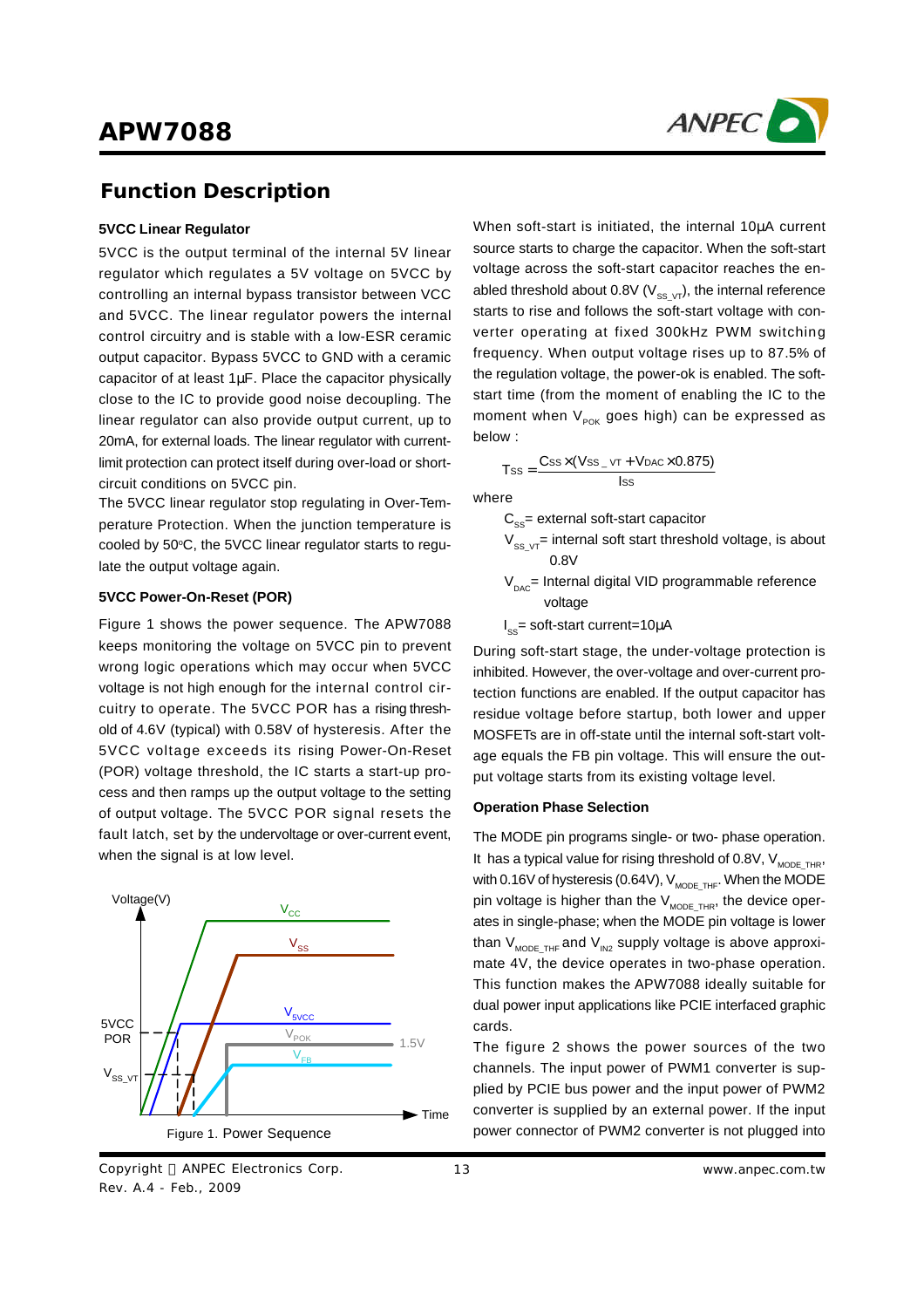

## **Function Description (Cont.)**

#### **Operation Phase Selection (Cont.)**

the socket before start-up, the internal  $V_{N2}$  sensing circuit can sense the absence of  $V_{\text{N2}}$  and set the IC to operate in single-phase mode with PWM2 disabled. When the IC operates in two-phase mode, it can switch the operating mode from two-phase to single-phase operation. Once operating in single-phase mode, the operation mode is latched. It is required to toggle SS or 5VCC pin to reset the IC.



Figure 2.  $V_{IN2}$  Sensing Circuit

#### **Over-Voltage Protection (OVP)**

The over-voltage protection function monitors the output voltage through FB pin. When the FB voltage increases over 125% of the reference voltage (V<sub>R</sub>) due to the highside MOSFET failure or other reasons, the over-voltage protection comparator designed with a 2μs noise filter will force the low-side MOSFET gate drivers high. This action actively pulls down the output voltage and eventually attempts to trigger the over-current shutdown of an ATX power supply. As soon as the output voltage is within regulation, the OVP comparator is disengaged. The chip will restore its normal operation. When the OVP occurs, the POK will drop to low as well.

This OVP scheme only clamps the voltage overshoot and does not invert the output voltage when otherwise activated with a continuously high output from low-side MOSFETs driver, which is a common problem for OVP schemes with a latch.

#### **Under-Voltage Protection (UVP)**

In the operational process, when a short-circuit occurs, the output voltage will drop quickly. Before the over-cur-

rent protection responds, the output voltage will fall out of the required regulation range. The under-voltage continually monitors the  $V_{FB}$  voltage after soft-start is completed. If a load step is strong enough to pull the output voltage lower than the under-voltage threshold, the IC shuts down converter's output. Cycling the 5VCC POR resets the fault latch and starts a start-up process. The under-voltage threshold is 50% of the nominal output voltage. The under-voltage comparator has a built-in 2μs noise filter to prevent the chips from wrong UVP shutdown being caused by noise.

#### **Over-Current Protection (OCP)**

Figure 3 shows the circuit of sensing inductor current. Connecting a series resistor (R<sub>s</sub>) and a capacitor (C<sub>s</sub>) network in parallel with the inductor and measuring the voltage (V $_{\rm c}$ ) across the capacitor can sense the inductor current.



Figure 3. Illustration of Inductor Current Sensing Circuit

The equations of the sensing network are,

$$
V_L(s)=I_L(s)\times (SL+DCR)
$$

$$
V_C(S) = V_L(S) \times \frac{1}{1 + SRSCs} = \frac{I_L(S) \times (SL + DCR)}{1 + SRSCs}
$$

Take

$$
RsCs = \frac{L}{DCR}
$$

for example, if the above is true, the voltage across the capacitor  $\mathtt{C}_\text{s}$  is equal to voltage drop across the inductor DCR, and the voltage  $\mathsf{V}_{_{\mathbb{C}}}$  is proportional to the current  $\mathsf{I}_{_{\mathbb{L}}}$ . The sensing current through the resistor R2 can be expressed as below :

$$
I_{CS} = \frac{I_L \times DCR}{R2}
$$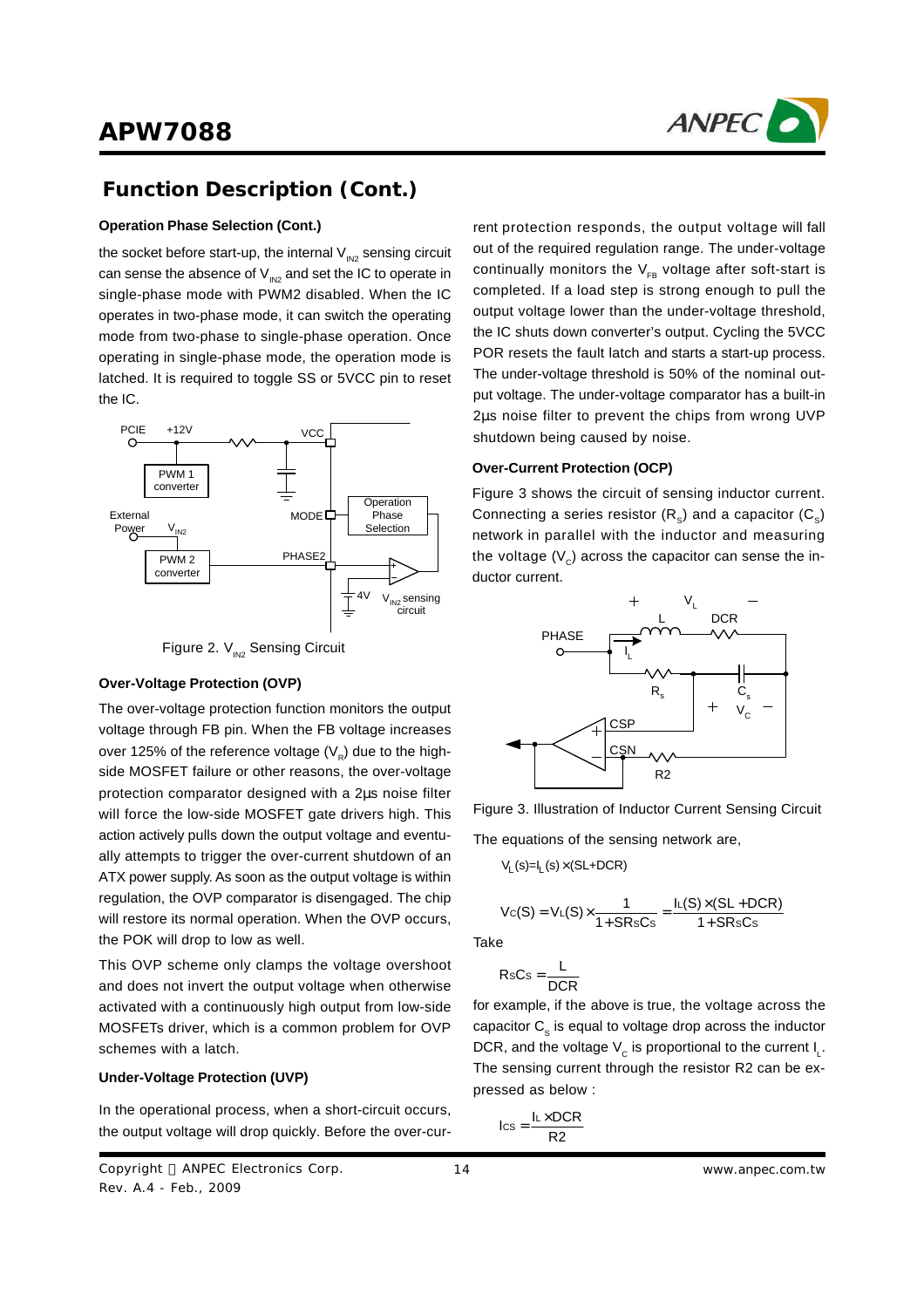

### **Function Description (Cont.)**

**Over-Current Protection (OCP) (Cont.)**

#### where

 $I_{cs}$  is the sensed current  $I_{\text{L}}$  is the inductor current DCR is the inductor resistance R2 is the sense resistor

The APW7088 is a two-phase PWM controller; therefore, the IC has two sensed current parts,  $I_{CS1}$  and  $I_{CS2}$ . When  $I_{\text{CS1}}$  plus  $I_{\text{CS2}}$  is greater than 120μA, the over current occurs. In over-current protection, the IC shuts off the converter and then initials a new soft-start process. After 3 overcurrent events are counted, the device turns off both highside and low-side MOSFETs and the converter's output is latched to be floating.

#### **Current Sharing**

The APW7088 uses inductor's DCRs and external networks to sense the both currents flowing through the inductors of the PWM1 and PWM2 channels. The current sharing circuit, with closed-loop control, uses the sensed currents to adjust the two-phase inductor currents. For example, if the sensed current of PWM1 is bigger than PWM2, the duty of PWM1 will decrease and the duty of PWM2 will increase. Then, the device will reduce  $I_{L1}$ current and increase I<sub>L2</sub> current for current sharing.

#### **DROOP**

In some high current applications, a requirement on precisely controlled output impedance is imposed. This dependence of output voltage on load current is often termed droop regulation.

As shown in figure 4, the droop control block generates a voltage through external resistor  $R_{p_{\text{ROOP}}}$ , then set the droop voltage. The droop voltage,  $V_{DROOP}$ , is proportional to the total current in two channels. As the following equation shows,

 $V_{DROOP} = 0.05 \times [(lcs<sub>1</sub> + lcs<sub>2</sub>) \times R_{DROOP}]$ 

The  $V_{DROOP}$  voltage is used the regulator to adjust the output voltage so that it's equal to the reference voltage minus the droop voltage.



Figure 4. Illustration of Droop Setting Function

#### **Over-Temperature Protection (OTP)**

When the junction temperature increases above the rising threshold temperature  $T_{\text{opp}}$ , the IC will enter the overtemperature protection state that suspends the PWM, which forces the LGATE and UGATE gate drivers to output low voltages and turns off the 5VCC linear regulator output. The thermal sensor allows the converters to start a start-up process and regulate the output voltage again after the junction temperature cools by 50°C. The OTP is designed with a 50 $\degree$ C hysteresis to lower the average T. during continuous thermal overload conditions, which increases lifetime of the APW7088.

| Table 1. DAC Output Voltage vs. VID Inputs |  |  |  |
|--------------------------------------------|--|--|--|
|--------------------------------------------|--|--|--|

| VID <sub>2</sub> | VID1 | VID <sub>0</sub> | <b>DAC Output</b><br>Voltage, V <sub>DAC</sub> (V) |
|------------------|------|------------------|----------------------------------------------------|
| ∩                |      | O                | 1.20                                               |
| O                |      |                  | 1.15                                               |
| n                |      | ⋂                | 1.10                                               |
| ი                |      |                  | 1.05                                               |
|                  |      | n                | 1.00                                               |
|                  |      |                  | 0.95                                               |
|                  |      |                  | 0.90                                               |
|                  |      |                  | 0.85                                               |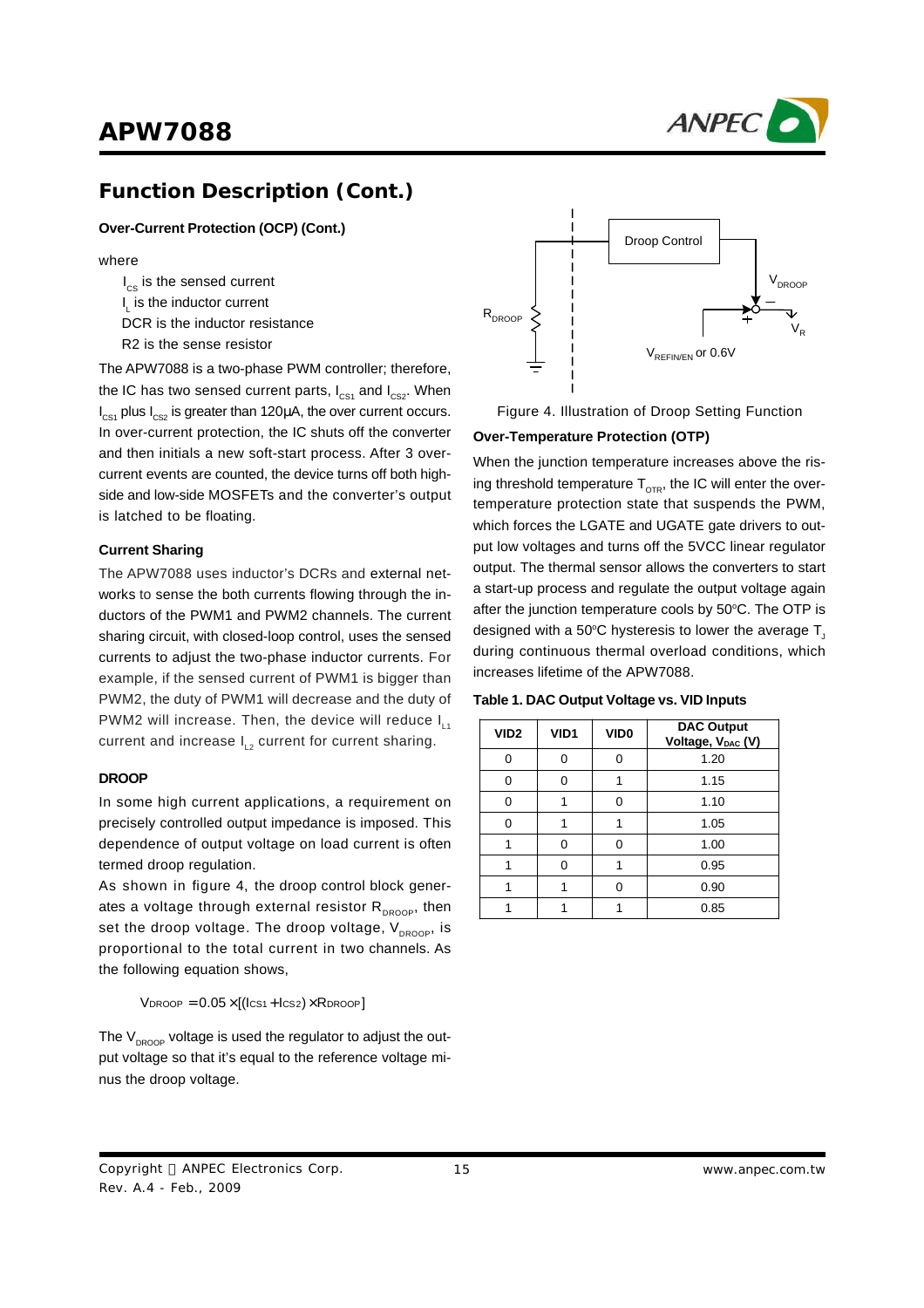

### **Application Information**

#### **Output Voltage Setting**

The output voltage is adjustable from 0.85V to 2.5V with a resistor-divider connected with FB, AGND, and converter's output. Using 1% or better resistors for the resistor-divider is recommended. The output voltage is determined by :

$$
V_{OUT} = V_{DAC} \times \left(1 + \frac{R_{TOP}}{R_{GND}}\right)
$$

Where  $V_{\text{pAC}}$  is the internal digital VID programmable reference voltage, the  $R_{TOP}$  is the resistor connected from converter's output to FB and  $R_{\text{can}}$  is the resistor connected from FB to AGND. Suggested  $R_{GND}$  is in the range from 1K to 20KΩ. To prevent stray pickup, locate resistors  $R_{\text{top}}$  and  $R_{\text{GMD}}$  close to the APW7088.

#### **PWM Compensation**

The output LC filter of a step down converter introduces a double pole, which contributes with -40dB/decade gain slope and 180 degrees phase shift in the control loop. A compensation network among COMP, FB, and  $V_{\text{out}}$ should be added. The compensation network is shown in Figure 8. The output LC filters consists of the output inductors and output capacitors. For two-phase convertor, when assuming  $V_{1N1} = V_{1N2} = V_{1N}$ , L1=L2=L, the transfer function of the LC filter is given by :

$$
GAIN_{LC} = \frac{1 + s \times ESR \times C_{OUT}}{s^2 \times \frac{1}{2}L \times COUT + s \times ESR \times C_{OUT} + 1}
$$

The poles and zero of this transfer functions are :

$$
F_{LC} = \frac{1}{2 \times \pi \times \sqrt{\frac{1}{2} L \times C_{OUT}}}
$$

$$
F_{ESR} = \frac{1}{2 \times \pi \times ESR \times C_{OUT}}
$$

The  $F_{\text{LC}}$  is the double-pole frequency of the two-phase LC filters, and  $F_{ESR}$  is the frequency of the zero introduced by the ESR of the output capacitors.



Copyright © ANPEC Electronics Corp. Rev. A.4 - Feb., 2009



Figure 6. Frequency Resopnse of the LC filters

The PWM modulator is shown in figure 7. The input is the output of the error amplifier and the output is the PHASE node. The transfer function of the PWM modulator is given by :





The compensation network is shown in figure 8. It provides a close loop transfer function with the highest zero crossover frequency and sufficient phase margin.

The transfer function of error amplifier is given by:

$$
GAIN_{AMP} = \frac{V_{COMP}}{V_{OUT}} = \frac{\frac{1}{sC1} \cdot \sqrt{R2 + \frac{1}{sC2}}}{R1 \cdot \sqrt{R3 + \frac{1}{sC3}}}
$$

$$
= \frac{R1 + R3}{R1 \times R3 \times C1} \times \frac{\left(s + \frac{1}{R2 \times C2}\right) \times \left(s + \frac{1}{(R1 + R3) \times C3}\right)}{s\left(s + \frac{C1 + C2}{R2 \times C1 \times C2}\right) \times \left(s + \frac{1}{R3 \times C3}\right)}
$$

16 *www.anpec.com.tw*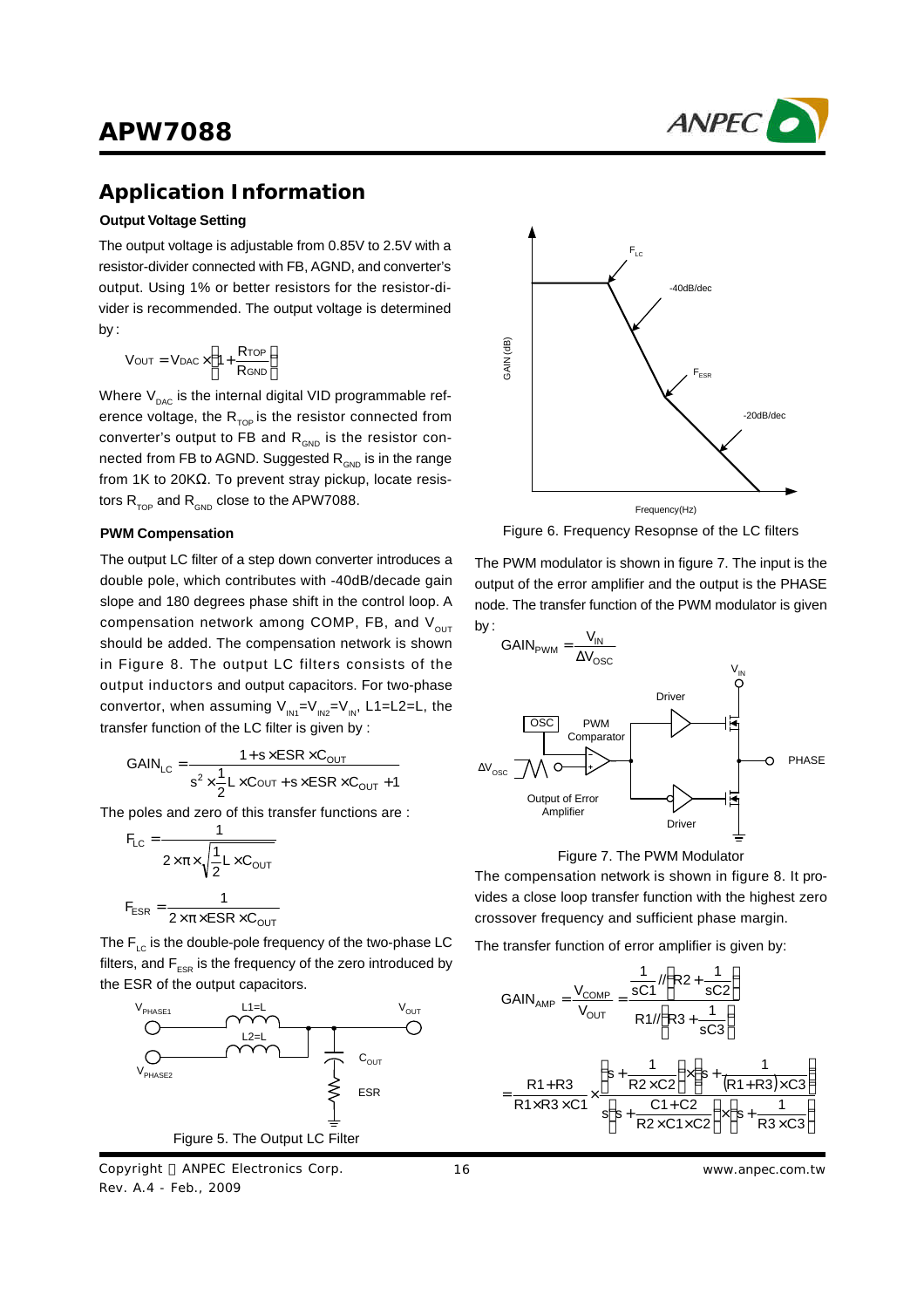

#### **PWM Compensation (Cont.)**

The pole and zero frequencies of the transfer function



Figure 8. Compensation Network

The closed loop gain of the converter can be written as:

 $GAIN_{\scriptscriptstyle{\text{GMM}}}$  X  $GAIN_{\scriptscriptstyle{\text{DMM}}}$  X  $GAIN_{\scriptscriptstyle{\text{AMP}}}$ 

Figure 9. shows the asymptotic plot of the closed loop converter gain, and the following guidelines will help to design the compensation network. Using the below guidelines should give a compensation similar to the curve plotted. A stable closed loop has a -20dB/ decade slope and a phase margin greater than 45 degree.

- 1. Choose a value for R1, usually between 1K and 5K.
- 2. Select the desired zero crossover frequency
	- $\mathsf{F}_{\mathsf{o}}$ = (1/5 ~ 1/10) X  $\mathsf{F}_{\mathsf{sw}}$

Use the following equation to calculate R2:

$$
R2 = \frac{\Delta V_{\text{OSC}}}{V_{\text{IN}}} \times \frac{F_{\text{O}}}{F_{\text{LC}}} \times R1
$$

3. Place the first zero  $F_{71}$  before the output LC filter double pole frequency  $F_{\text{loc}}$ .

 $F_{Z1} = 0.75 \times F_{LC}$ 

Calculate the C2 by the following equation:

$$
C2 = \frac{1}{2 \times \pi \times R2 \times F_{LC} \times 0.75}
$$

4. Set the pole at the ESR zero frequency  $F_{\text{res}}$ :

 $F_{\text{P1}} = F_{\text{ESR}}$ Calculate the C1 by the following equation:

$$
C1 = \frac{C2}{2 \times \pi \times R2 \times C2 \times F_{ESR} - 1}
$$

5. Set the second pole  $F_{p_2}$  at the half of the switching frequency and also set the second zero  $F_{72}$  at the output LC filter double pole  $F_{LC}$ . The compensation gain should not exceed the error amplifier open loop gain, check the compensation gain at  $F_{p2}$  with the capabilities of the error amplifier.

$$
F_{P2} = 0.5 \times F_{SW}
$$

$$
F_{Z2} = F_{LC}
$$

Combine the two equations will get the following component calculations:



Figure 9. Converter Gain and Frequency

#### **Output Inductor Selection**

The duty cycle (D) of a buck converter is the function of the input voltage and output voltage. Once an output voltage is fixed, it can be written as: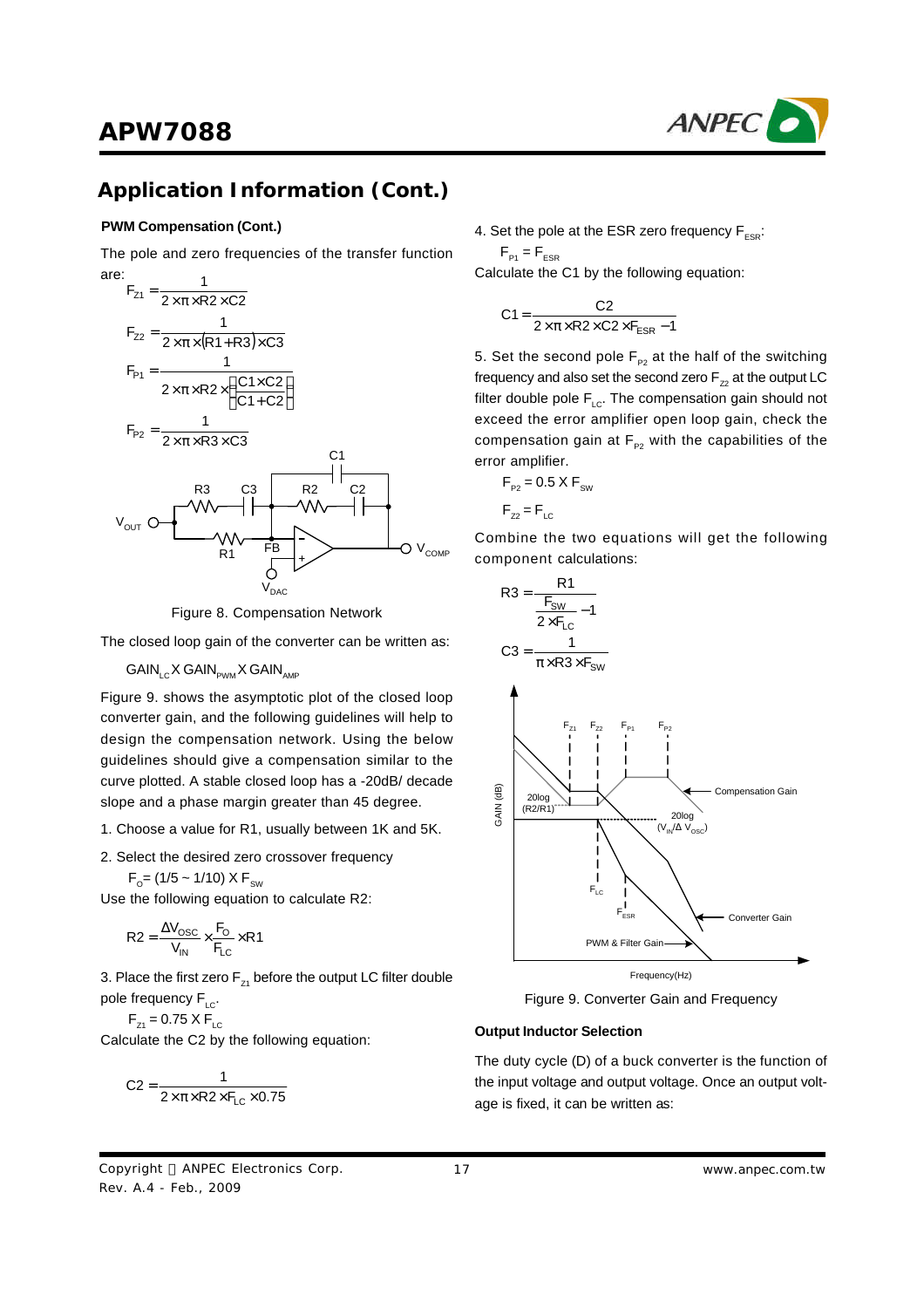

#### **Output Inductor Selection (Cont.)**

$$
D = \frac{V_{OUT}}{V_{IN}}
$$

For two-phase converter, the inductor value (L) determines the sum of the two inductor ripple currents,  $\Delta I_{p.p}$ , and affects the load transient reponse. Higher inductor value reduces the output capacitors' ripple current and induces lower output ripple voltage. The ripple current can be approxminated by :

$$
\Delta I_{P \cdot P} = \frac{V_{IN} \cdot 2V_{OUT}}{F_{SW} \times L} \times \frac{V_{OUT}}{V_{IN}}
$$

Where  $\mathsf{F}_{_{\texttt{SW}}}$  is the switching frequency of the regulator. Although the inductor value and frequency are increased and the ripple current and voltage are reduced, a tradeoff exists between the inductor's ripple current and the regulator load transient response time.

A smaller inductor will give the regulator a faster load transient response at the expense of higher ripple current. Increasing the switching frequency ( $\mathsf{F}_\mathsf{sw}$ ) also reduces the ripple current and voltage, but it will increase the switching loss of the MOSFETs and the power dissipation of the converter. The maximum ripple current occurs at the maximum input voltage. A good starting point is to choose the ripple current to be approximately 30% of the maximum output current. Once the inductance value has been chosen, select an inductor that is capable of carrying the required peak current without going into saturation. In some types of inductors, especially core that is made of ferrite, the ripple current will increase abruptly when it saturates. This results in a larger output ripple voltage.

#### **Output Capacitor Selection**

Output voltage ripple and the transient voltage deviation are factors that have to be taken into consideration when selecting output capacitors. Higher capacitor value and lower ESR reduce the output ripple and the load transient drop. Therefore, selecting high performance low ESR capacitors is recommended for switching regulator applications. In addition to high frequency noise related to MOSFET turn-on and turn-off, the output voltage ripple includes the capacitance voltage drop  $\Delta V_{\text{COUT}}$  and ESR voltage drop  $\Delta V_{\rm FSR}$  caused by the AC peak-to-peak sum

of the inductor's current. The ripple voltage of output capacitors can be represented by:

$$
\Delta V_{\text{COUT}} = \frac{\Delta I_{\text{P}} - P}{8 \times C_{\text{OUT}} \times F_{\text{SW}}}
$$

$$
\Delta V_{\text{ESR}} = \Delta I_{\text{P}} - P_{\times} R_{\text{ESR}}
$$

These two components constitute a large portion of the total output voltage ripple. In some applications, multiple capacitors have to be parallelled to achieve the desired ESR value. If the output of the converter has to support another load with high pulsating current, more capacitors are needed in order to reduce the equivalent ESR and suppress the voltage ripple to a tolerable level. A small decoupling capacitor in parallel for bypassing the noise is also recommended, and the voltage rating of the output capacitors must also be considered.

To support a load transient that is faster than the switching frequency, more capacitors are needed for reducing the voltage excursion during load step change. For getting same load transient response, the output capacitance of two-phase converter only needs around half of output capacitance of single-phase converter.

Another aspect of the capacitor selection is that the total AC current going through the capacitors has to be less than the rated RMS current specified on the capacitors in order to prevent the capacitor from over-heating.

#### **Input Capacitor Selection**

Use small ceramic capacitors for high frequency decoupling and bulk capacitors to supply the surge current needed each time high-side MOSFET turns on. Place the small ceramic capacitors physically close to the MOSFETs and between the drain of high-side MOSFET and the source of low-side MOSFET.

The important parameters for the bulk input capacitor are the voltage rating and the RMS current rating. For reliable operation, select the bulk capacitor with voltage and current ratings above the maximum input voltage and largest RMS current required by the circuit. The capacitor voltage rating should be at least 1.25 times greater than the maximum input voltage and a voltage rating of 1.5 times is a conservative guideline. For two-phase converter, the RMS current of the bulk input capacitor is roughly calculated as the following equation: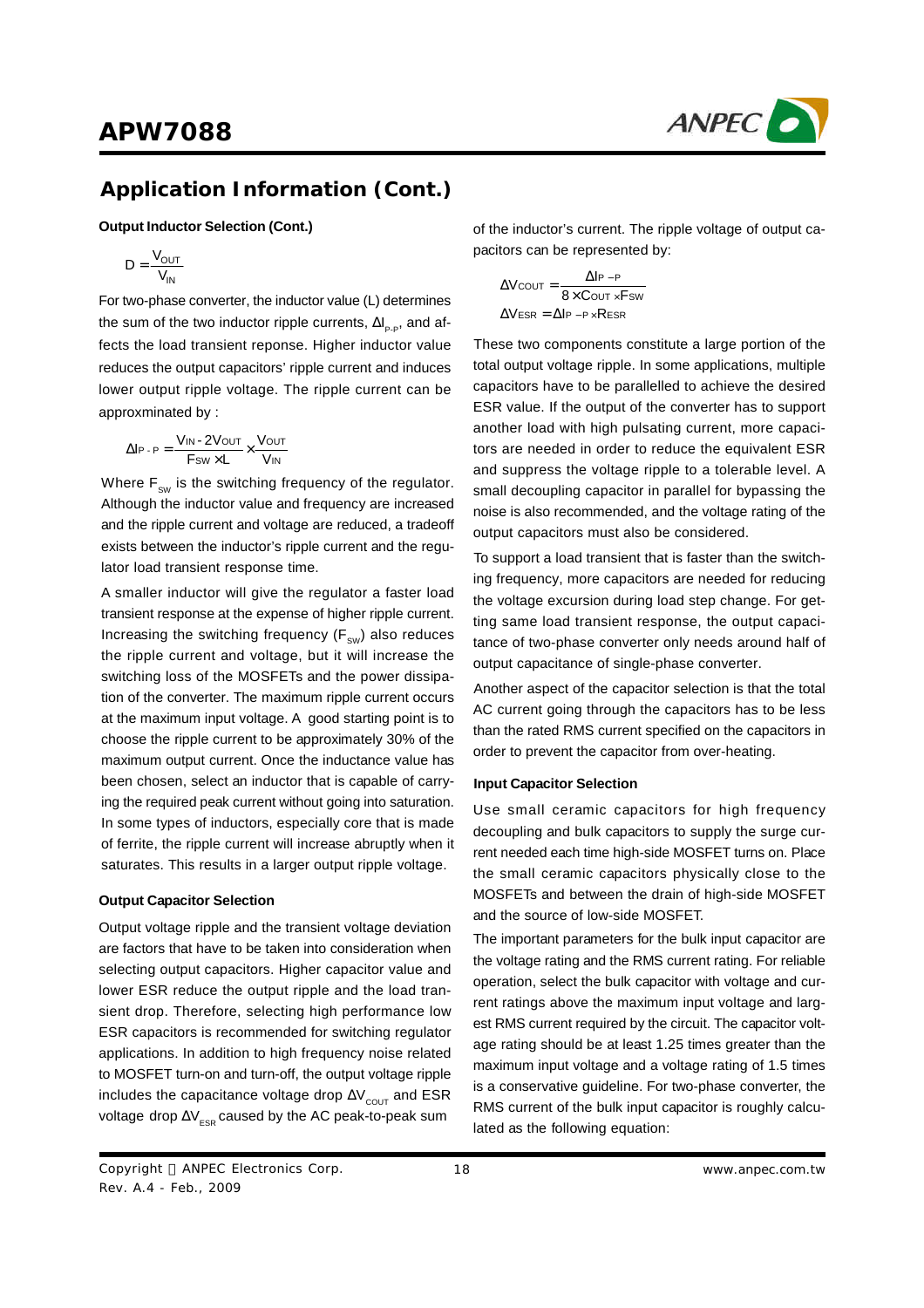

**Input Capacitor Selection (Cont.)**

$$
I_{RMS} = \frac{I_{OUT}}{2} \times \sqrt{2D \cdot (1-2D)}
$$

For a through hole design, several electrolytic capacitors may be needed. For surface mount design, solid tantalum capacitors can be used, but caution must be exercised with regard to the capacitor surge current rating.

#### **MOSFETSelection**

The APW7088 requires two N-Channel power MOSFETs on each phase. These should be selected based upon  $R_{DS(ON)}$ , gate supply requirements, and thermal management requirements.

In high-current applications, the MOSFET power dissipation, package selection, and heatsink are the dominant design factors. The power dissipation includes two loss components, conduction loss and switching loss. The conduction losses are the largest component of power dissipation for both the high-side and the lowside MOSFETs. These losses are distributed between the two MOSFETs according to duty factor (see the equations below). Only the high-side MOSFET has switching losses since the low-side MOSFETs body diode or an external Schottky rectifier across the lower MOSFET clamps the switching node before the synchronous rectifier turns on. These equations assume linear voltagecurrent transitions and do not adequately model power loss due the reverse-recovery of the low-side MOSFET body diode. The gate-charge losses are dissipated by the APW7088 and don't heat the MOSFETs. However, large gate-charge increases the switching interval,  $t_{\text{sw}}$ which increases the high-side MOSFET switching losses. Ensure that all MOSFETs are within their maximum junction temperature at high ambient temperature by calculating the temperature rise according to package thermal-resistance specifications. A separate heatsink may be necessary depending upon MOSFET power, package type, ambient temperature, and air flow.

For the high-side and low-side MOSFETs, the losses are approximately given by the following equations:

$$
\begin{aligned} P_{\text{high-side}} &= I_{\text{OUT}}^2 (1+ \text{TC}) (R_{\text{DS}(\text{ON})}) D + (0.5) (I_{\text{OUT}}) (V_{\text{IN}}) (t_{\text{SW}}) F_{\text{SW}} \\ P_{\text{low-side}} &= I_{\text{OUT}}^2 (1+ \text{TC}) (R_{\text{DS}(\text{ON})}) (1-D) \end{aligned}
$$

#### where

I  $\overset{\text{\tiny{OUT}}}{\text{\tiny{TC}}}$  is the temperature dependency of  $\mathsf{R}_{\text{\tiny{DS(ON)}}}$  is the load current  $F_{\text{sw}}$  is the switching frequency  $\mathfrak{t}_{_{\mathrm{SW}}}$  is the switching interval D is the duty cycle

Note that both MOSFETs have conduction losses while the high-side MOSFET includes an additional transition loss. The switching interval,  $t_{sw}$ , is the function of the reverse transfer capacitance  $C_{\rm RSS}$ . The (1+TC) term is a factor in the temperature dependency of the  $R_{DS(ON)}$  and can be extracted from the " $R_{DS(ON)}$  vs. Temperature" curve of the power MOSFET.

#### **Layout Consideration**

In any high switching frequency converter, a correct layout is important to ensure proper operation of the regulator. With power devices switching at higher frequency, the resulting current transient will cause voltage spike across the interconnecting impedance and parasitic circuit elements. As an example, consider the turn-off transition of the PWM MOSFET. Before turn-off condition, the MOSFET is carrying the full load current. During turn-off, current stops flowing in the MOSFET and is freewheeling by the low side MOSFET and parasitic diode. Any parasitic inductance of the circuit generates a large voltage spike during the switching interval. In general, using short, wide printed circuit traces should minimize interconnecting impedances and the magnitude of voltage spike. Besides, signal and power grounds are to be kept separating and finally combined using ground plane construction or single point grounding. The best tie-point between the signal ground and the power ground is at the negative side of the output capacitor on each channel, where there is less noise. Noisy traces beneath the IC are not recommended. Figure 10. illustrates the layout, with bold lines indicating high current paths; these traces must be short and wide. Components along the bold lines should be placed lose together. Below is a checklist for your layout :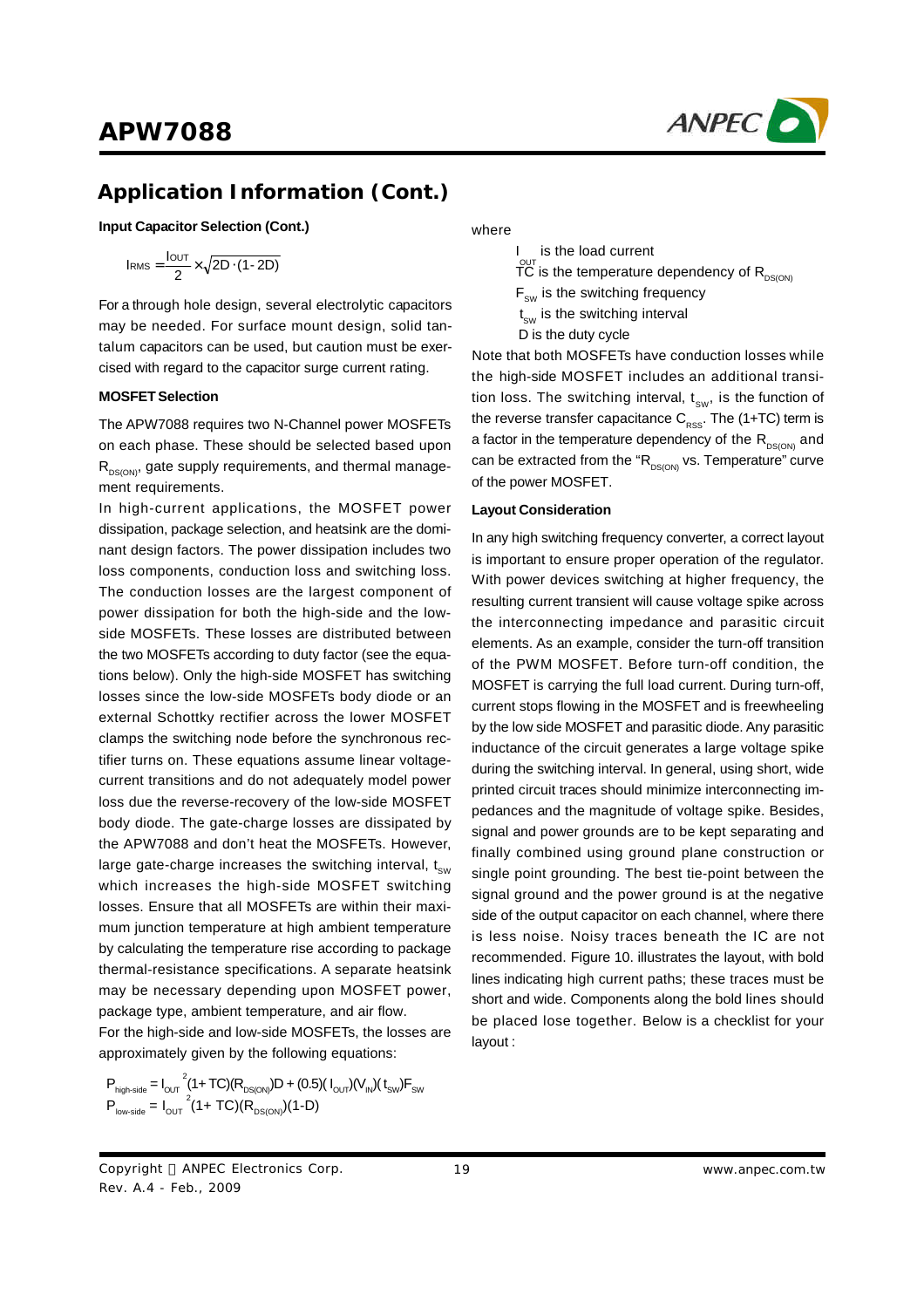



#### **Layout Consideration (Cont.)**

- Keep the switching nodes (UGATEx, LGATEx, BOOTx, and PHASEx) away from sensitive small signal nodes since these nodes are fast moving signals. Therefore, keep traces to these nodes as short as possible and there should be no other weak signal traces in parallel with theses traces on any layer.
- The signals going through theses traces have both high dv/dt and high di/dt with high peak charging and discharging current. The traces from the gate drivers to the MOSFETs (UGATEx, LGATEx) should be short and wide.
- Place the source of the high-side MOSFET and the drain of the low-side MOSFET as close as possible. Minimizing the impedance with wide layout plane between the two pads reduces the voltage bounce of the node. In addition, the large layout plane between the drain of the MOSFETs (V $_{\textrm{\tiny{IN}}}$  and PHASEx nodes) can get better heat sinking.
- For experiment result of accurate current sensing, the current sensing components are suggested to place close to the inductor part. To avoid the noise interference, the current sensing trace should be away from the noisy switching nodes. •
- Decoupling capacitors, the resistor-divider, and boot capacitor should be close to their pins. (For example, place the decoupling ceramic capacitor close to the drain of the high-side MOSFET as close as possible). •
- The input bulk capacitors should be close to the drain of the high-side MOSFET, and the output bulk capacitors should be close to the loads. The input capacitor's ground should be close to the grounds of the output capacitors and low-side MOSFET. •
- Locate the resistor-divider close to the FB pin to minimize the high impedance trace. In addition, FB pin traces can't be close to the switching signal traces (UGATEx, LGATEx, BOOTx, and PHASEx). •



Figure 10. Layout Guidelines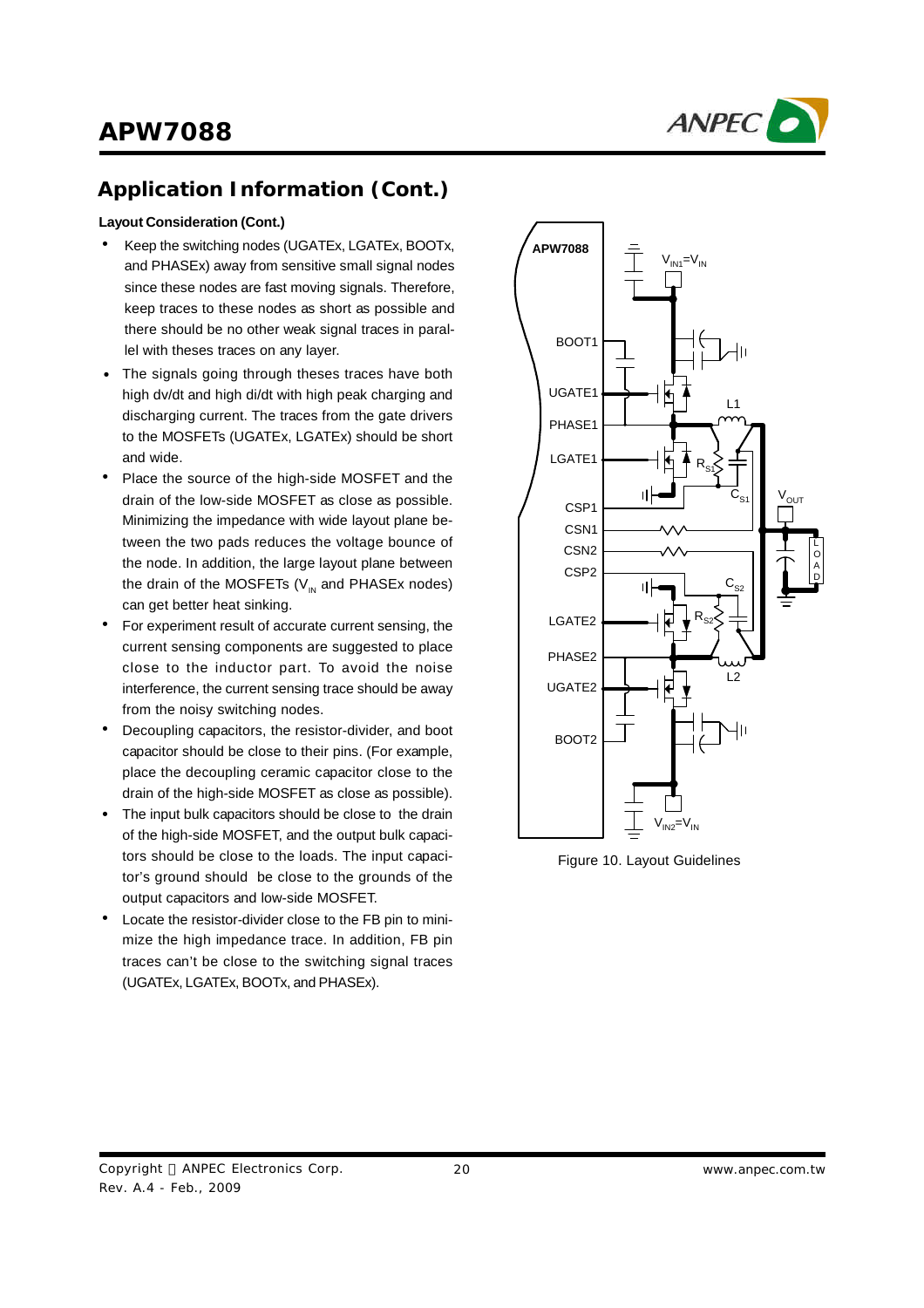

# **Package Information**

**QFN4x4-24**



|                | QFN4x4-24          |          |           |               |  |
|----------------|--------------------|----------|-----------|---------------|--|
| თ>=200_        | <b>MILLIMETERS</b> |          |           | <b>INCHES</b> |  |
|                | MIN.               | MAX.     | MIN.      | MAX.          |  |
| A              | 0.80               | 1.00     | 0.031     | 0.039         |  |
| A1             | 0.00               | 0.05     | 0.000     | 0.002         |  |
| A <sub>3</sub> |                    | 0.20 REF | 0.008 REF |               |  |
| b              | 0.18               | 0.30     | 0.008     | 0.012         |  |
| D              | 3.90               | 4.10     | 0.154     | 0.161         |  |
| D <sub>2</sub> | 2.50               | 2.80     | 0.098     | 0.110         |  |
| E              | 3.90               | 4.10     | 0.154     | 0.161         |  |
| E <sub>2</sub> | 2.50               | 2.80     | 0.098     | 0.110         |  |
| e              | 0.50 BSC           |          |           | 0.020 BSC     |  |
|                | 0.35               | 0.45     | 0.014     | 0.018         |  |
| ĸ              | 0.20               |          | 0.008     |               |  |

Note : 1. Followed from JEDEC MO-220 WGGD-6.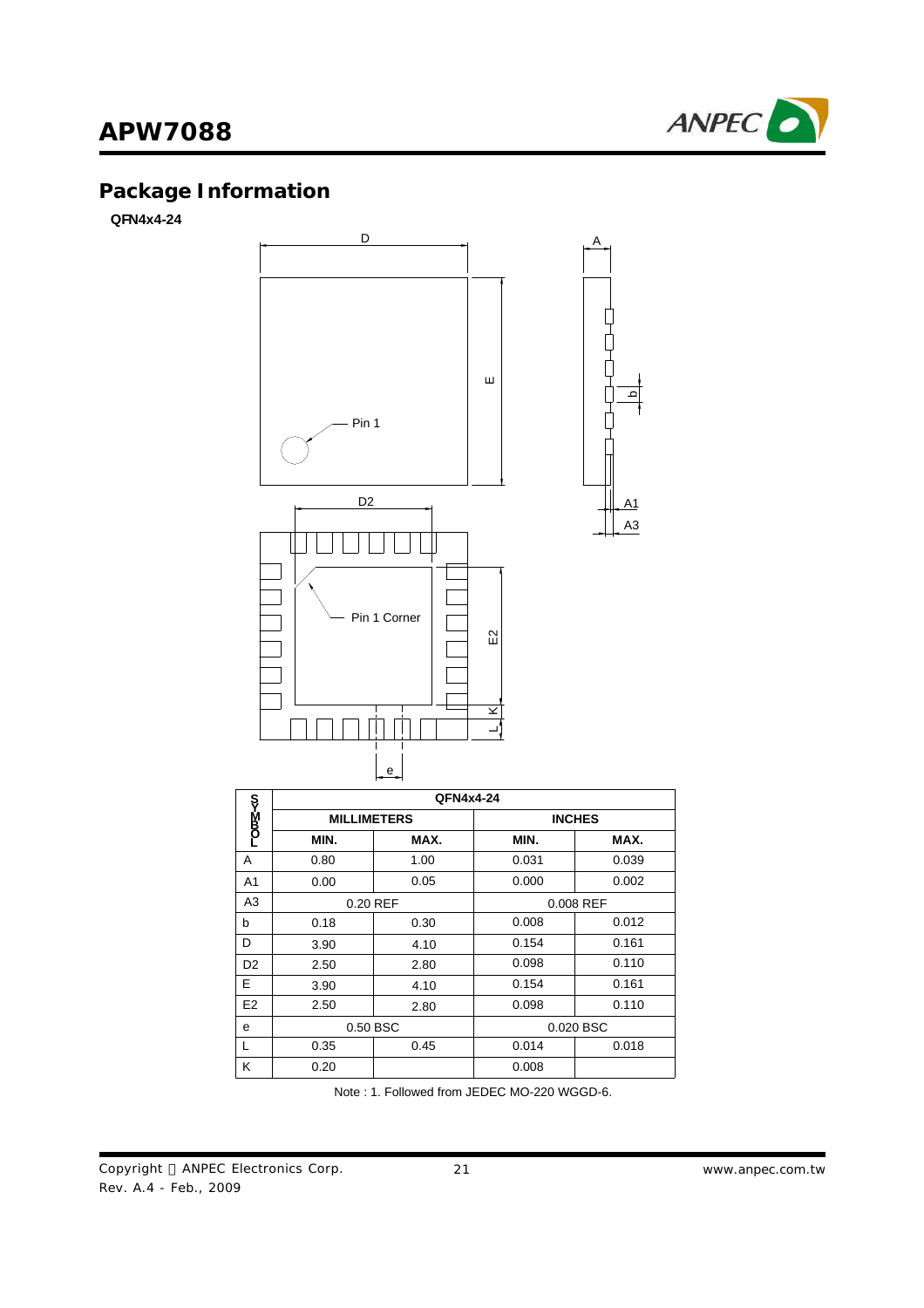

## **Carrier Tape & Reel Dimensions**



| <b>Application</b> | A                | н            | Τ1                       | C                        | α              | D                       | W               | E <sub>1</sub>  |                |
|--------------------|------------------|--------------|--------------------------|--------------------------|----------------|-------------------------|-----------------|-----------------|----------------|
| QFN4x4-24          | $330.0 \pm 2.00$ | 50 MIN.      | $12.4 + 2.00$<br>$-0.00$ | $13.0 + 0.50$<br>$-0.20$ | 1.5 MIN.       | 20.2 MIN.               | $12.0 \pm 0.30$ | $1.75 \pm 0.10$ | $5.5 \pm 0.05$ |
|                    | P <sub>0</sub>   | <b>P1</b>    | P <sub>2</sub>           | D <sub>0</sub>           | D <sub>1</sub> |                         | A <sub>0</sub>  | B <sub>0</sub>  | K <sub>0</sub> |
|                    | $4.0+0.10$       | $8.0 + 0.10$ | $2.0 + 0.05$             | $1.5 + 0.10$<br>$-0.00$  | 1.5 MIN.       | $0.6 + 0.00$<br>$-0.40$ | $4.30 + 0.20$   | $4.30 \pm 0.20$ | $1.30 + 0.20$  |

(mm)

## **Devices Per Unit**

| Package Type | Jnit        | Quantitv |  |
|--------------|-------------|----------|--|
| QFN4x4-24    | Tape & Reel | 300C     |  |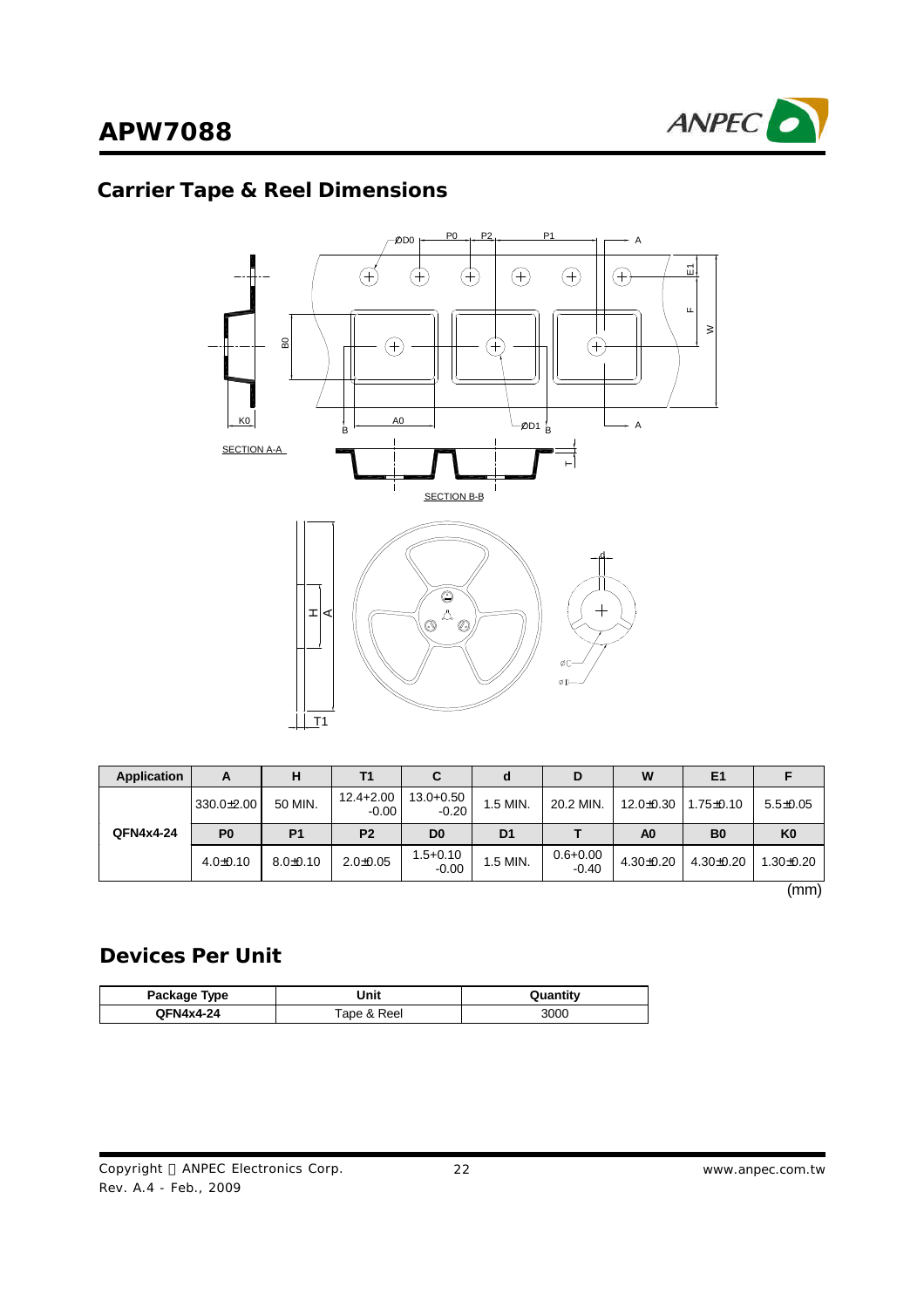

## **Taping Direction Information**

**QFN4x4-24**



## **Classification Profile**

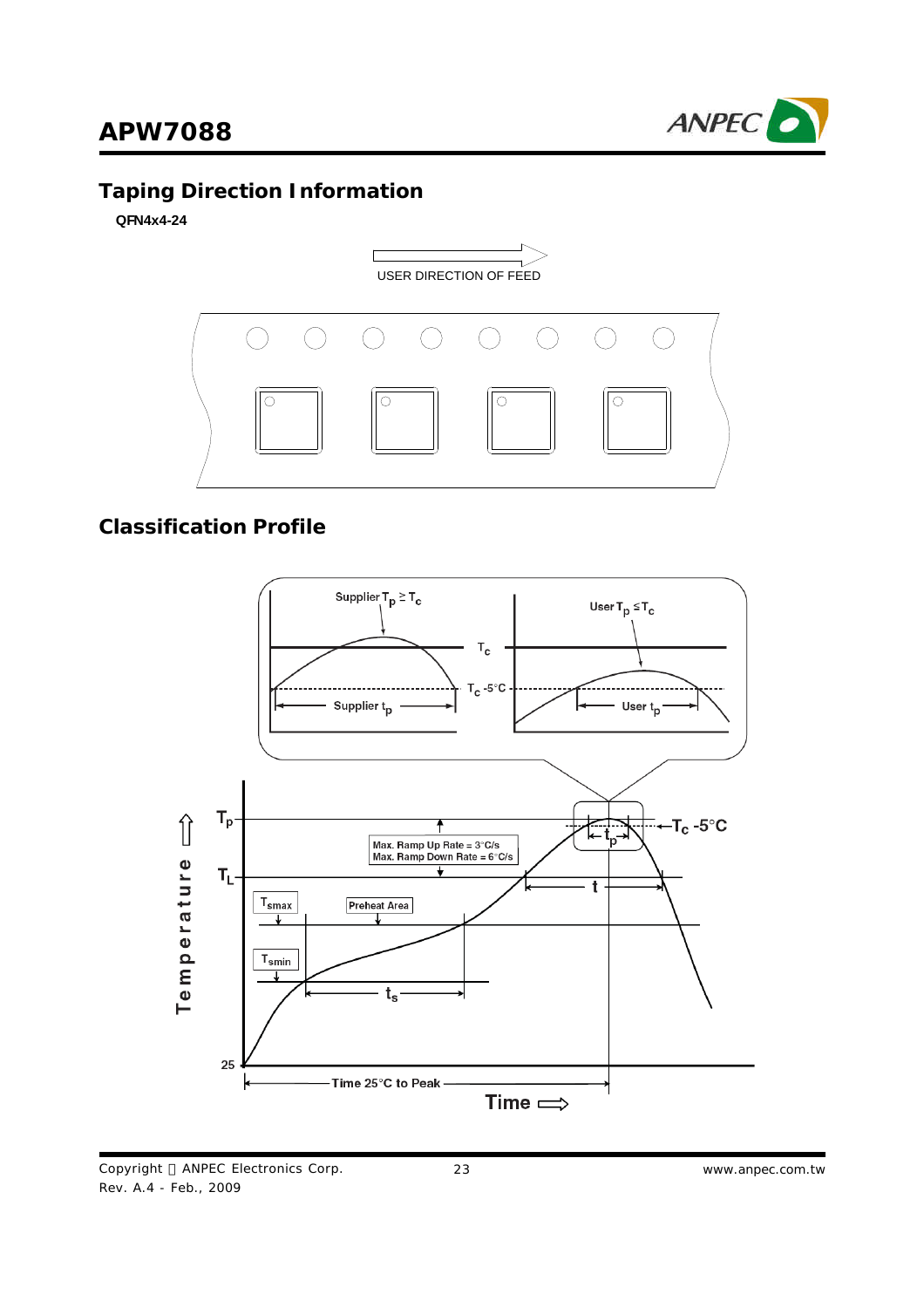

ANPEC

# **APW7088**

## **Classification Reflow Profiles**

| <b>Profile Feature</b>                                                                                                                                                                                                 | <b>Sn-Pb Eutectic Assembly</b>              | <b>Pb-Free Assembly</b>                              |  |  |
|------------------------------------------------------------------------------------------------------------------------------------------------------------------------------------------------------------------------|---------------------------------------------|------------------------------------------------------|--|--|
| <b>Preheat &amp; Soak</b><br>Temperature min (T <sub>smin</sub> )<br>Temperature max (T <sub>smax</sub> )<br>Time $(T_{smin}$ to $T_{smax}$ ) $(t_s)$                                                                  | 100 °C<br>150 $\degree$ C<br>60-120 seconds | 150 $\degree$ C<br>200 $\degree$ C<br>60-120 seconds |  |  |
| Average ramp-up rate<br>$(Tsmax$ to $TP)$                                                                                                                                                                              | 3 °C/second max.                            | 3°C/second max.                                      |  |  |
| Liquidous temperature $(T_L)$<br>Time at liquidous $(t_L)$                                                                                                                                                             | 183 $\degree$ C<br>60-150 seconds           | 217 $\degree$ C<br>60-150 seconds                    |  |  |
| Peak package body<br>Temperaturel<br>$(T_p)^*$                                                                                                                                                                         | See Classification Temp in table 1          | See Classification Temp in table 2                   |  |  |
| Time $(t_P)^{**}$ within 5°C of the specified<br>classification temperature $(T_c)$                                                                                                                                    | 20** seconds                                | 30** seconds                                         |  |  |
| Average ramp-down rate ( $Tp$ to $Tsmax$ )                                                                                                                                                                             | 6 °C/second max.                            | 6 °C/second max.                                     |  |  |
| Time 25°C to peak temperature                                                                                                                                                                                          | 6 minutes max.<br>8 minutes max.            |                                                      |  |  |
| * Tolerance for peak profile Temperature $(Tp)$ is defined as a supplier minimum and a user maximum.<br>** Tolerance for time at peak profile temperature $(t_p)$ is defined as a supplier minimum and a user maximum. |                                             |                                                      |  |  |

#### Table 1. SnPb Eutectic Process – Classification Temperatures (Tc)

| Package          | Volume mm <sup>3</sup> | Volume mm <sup>3</sup> |  |
|------------------|------------------------|------------------------|--|
| <b>Thickness</b> | $<$ 350                | 3350                   |  |
| $<$ 2.5 mm       | 235 °C                 | 220 °C                 |  |
| $\geq$ 2.5 mm    | 220 $\degree$ C        | 220 $\degree$ C        |  |

Table 2. Pb-free Process – Classification Temperatures (Tc)

| Package<br><b>Thickness</b> | Volume mm <sup>3</sup><br><350 | Volume mm<br>350-2000 | Volume mm <sup>3</sup><br>>2000 |
|-----------------------------|--------------------------------|-----------------------|---------------------------------|
| $<$ 1.6 mm                  | 260 °C                         | 260 $\degree$ C       | 260 $\degree$ C                 |
| 1.6 mm $-$ 2.5 mm           | 260 °C                         | 250 $\degree$ C       | 245 °C                          |
| $\geq$ 2.5 mm               | 250 °C                         | 245 $\degree$ C       | 245 °C                          |

## **Reliability Test Program**

| <b>Test item</b>      | <b>Method</b>       | <b>Description</b>           |
|-----------------------|---------------------|------------------------------|
| <b>ISOLDERABILITY</b> | JESD-22, B102       | I5 Sec. 245°C⊹               |
| <b>HOLT</b>           | JESD-22, A108       | 1000 Hrs, Bias @ 125°C       |
| <b>PCT</b>            | JESD-22, A102       | 168 Hrs, 100%RH, 2atm, 121°C |
| <b>TCT</b>            | JESD-22, A104       | I500 Cycles, -65°C~150°C     |
| <b>ESD</b>            | MIL-STD-883E-3015.7 | IVHBM 2KV.VMM 200V           |
| Latch-Up              | JESD 78             | 10ms, $1_{tr}$ 100mA         |